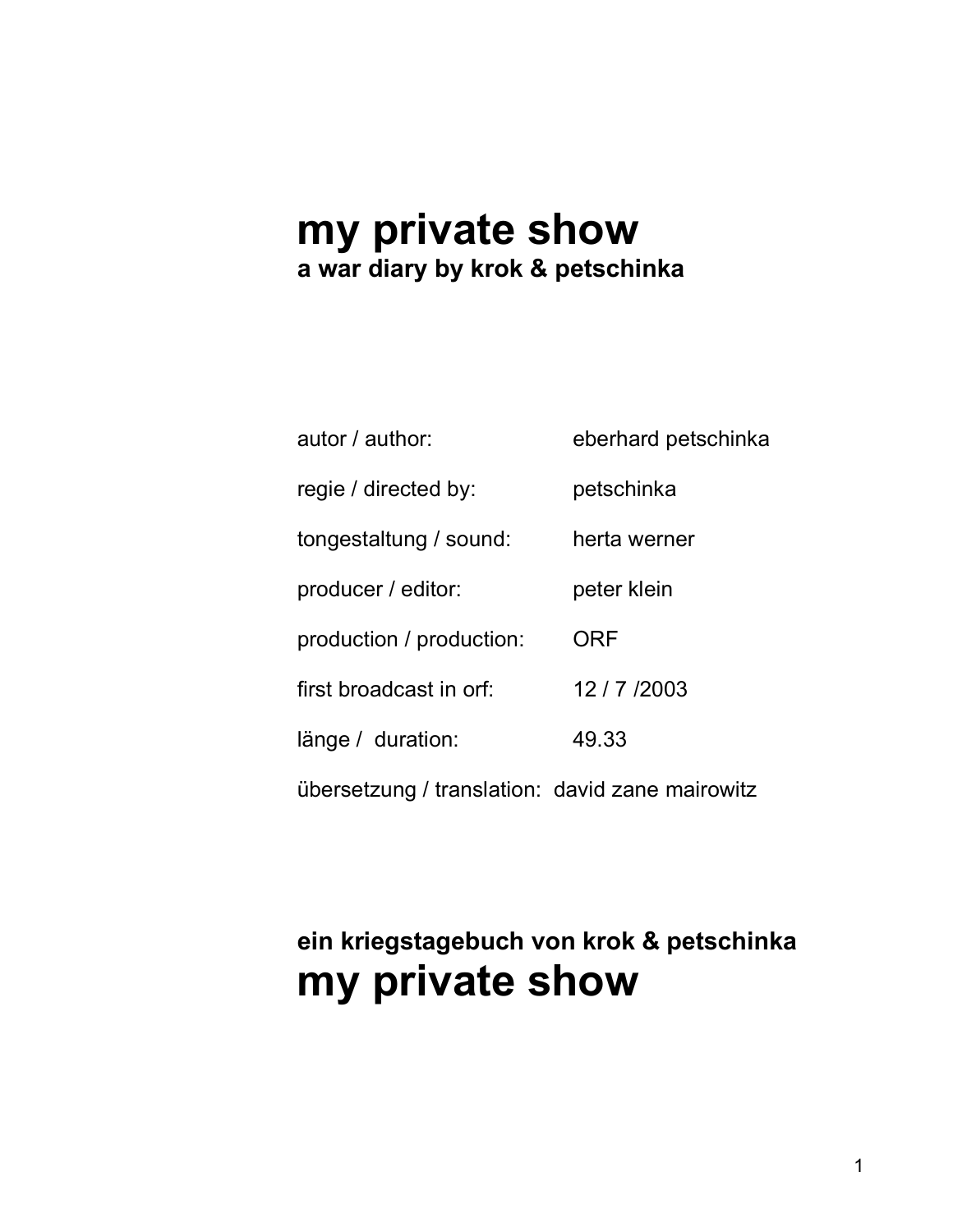# **My Private Show**

## **A War Diary by Krok & Petschinka**

In February of this year, even before the attack of coalition forces on Iraq began, the feature department of ORF radio commissioned theatre and radio play author Eberhard Petschinka to write a war diary. From then on, we received electronic messages by Eberhard Petschinka almost on a daily basis: Concrete observations based on TV reports, reflections and poetically incongruous accounts of events.

One by one the individual fragments developed into a story that ultimately led to the creation of an artificial persona: A violent TV consumer, using war as a tool to satisfy his own needs and obsessions. This high level of expectation is bound to lead to disappointment. Especially if the TV pictures don't fulfill what promised to be a "decent" war: brutal, cruel and bloody.

Eberhard Petschinka's "private show" taps into a debate that Austrians would rather not go deeper into. The debate of how media, in an attempt to filter graphic and gruesome visual images out of respect for the feelings of TV spectators, prettifies the war and puts itself consequently on the side of the aggressor.

"Krok", the co-author of Eberhard Petschinka, is, based on his own accounts, a monster, his inner beast, the destructor who is hard to domesticate and is bold enough to say all the things in "Private Show" the author himself wouldn't even dare to think...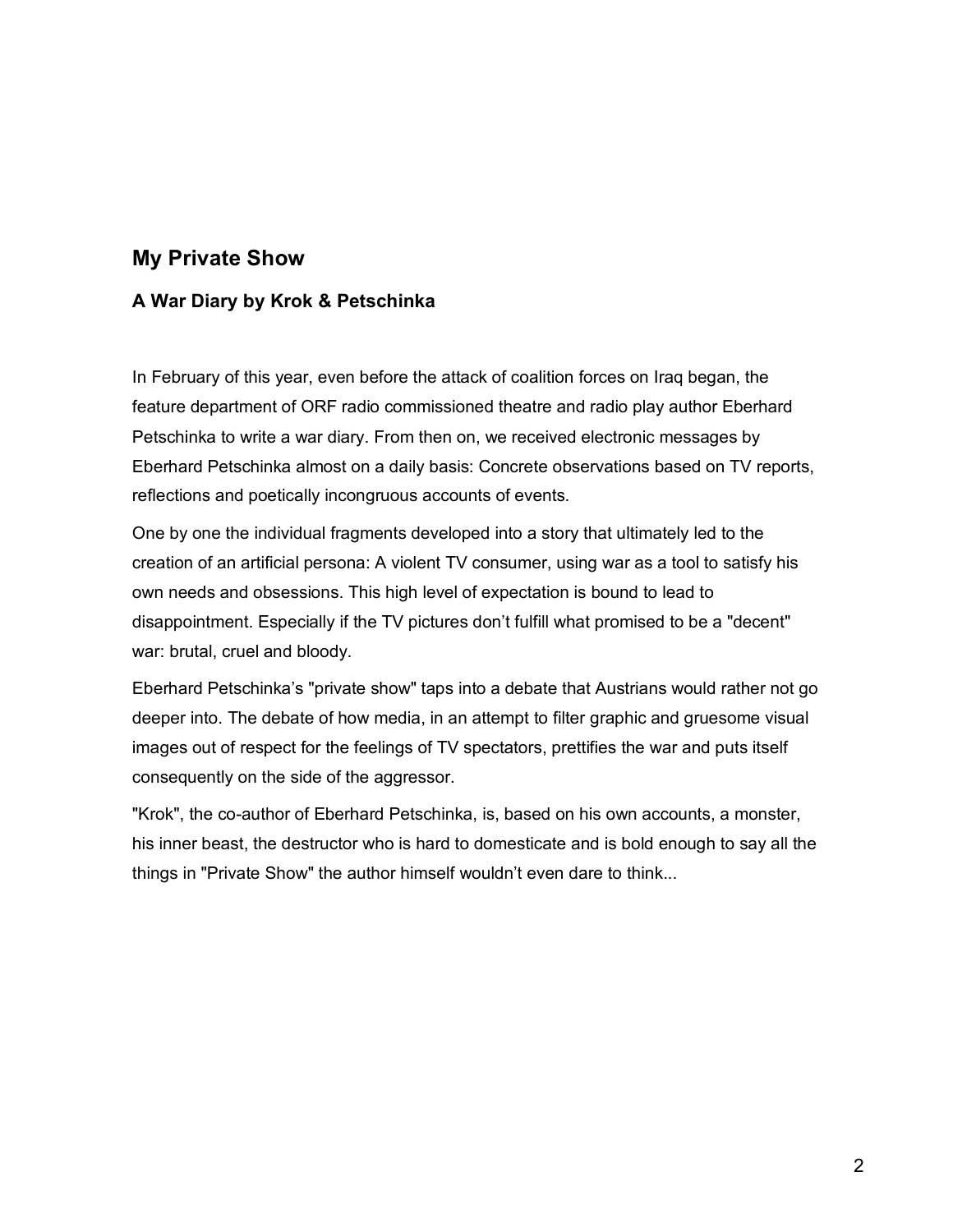### **SIGNATION**

### **TONE PICTURES – a feature programme**

BUSH "we are a peaceful people!

#### **laughter**

BUSH: if you know what I mean!"

#### **machinegunfire**

**vocal music**

### **my private show a war diary by krok & petschinka**

**machine-gun fire**

# **17. february 2003**

CHIEF OF US HOMELAND-SECURITY: "its now my great privilege to introduce our champion of freedom the president of the United States george w.bush"

#### **applause**

BUSH : "great introduction! "

#### **laughter**

the propaganda machine presents our champion of freedom on the scene in philadelphia.

BUSH : "he hasn't disarmed"

he sets his prayer-wheel in motion there:

BUSH: "if he doesn´t disarm, we will disarm him!"

BUSH : "he is not disarming!"

BUSH : "if Saddam Hussein does not fully disarm, for the safety of our people and for the peace of the world, we will lead a coalition to disarm him!"

this is boring, folks! there are no pictures of tonight´s bombardments in the no-flight zone.

**machine-gun fire**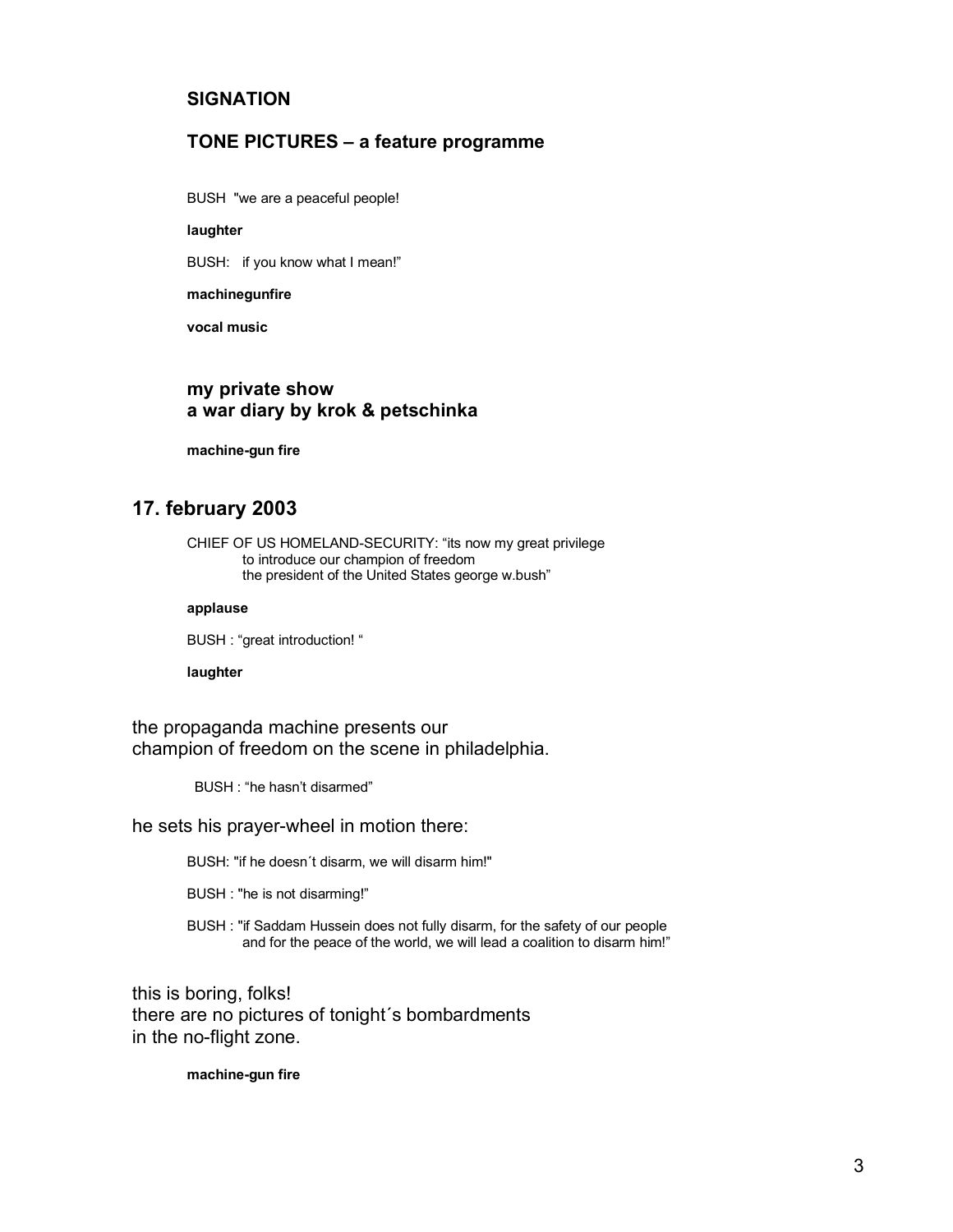the only slight ray of hope for me is the report of a retaliation incursion by the israeli army in gaza :

REPORT FROM THE ISRAELI FR0NT: "palestinean children get close and throw stones."

night.

an explosion. a man rushes towards a car. throws himself to the ground. followed by archive footage of a burning tank. a bulldozer destroys a house. rubble.

> REPORT FROM THE ISRAELI FR0NT: "the end of a bloody week in gaza. 19 palestineans killed in israeli operations targeting hamas!"

all fine and dandy, but where are the mangled bodies, the dismembered corpses. the wounded. the mourners. where are the pictures of screaming palestinian women?! where are the blown-off legs of the suicide bombers?! the arms, the heads?

I'll have to go down and search in my archives. maybe pull out the old atrocity reports from the balkans. or watch the tv film about the war photographer james nachtwey.

> SADDAM HUSSEIN : "I´m ready to dialog with bush with mr. bush, the president of the United States.

CORRESPONDENT : "as soon as the White House heard of saddam husseins proposal for a debat, it was immediately rejected. a spokesman called it: not serious!"

# **20. february 2003**

MEMBER OF THE SECURITY COUNCIL: "we are not yet there!! we are not yet there. we ar not raising hands. we are not sitting in the council …"

CORRESPONDENT : "france will vote against!"

it wasn't an event which turned me on today today was just another "day of talk talk talk", that´s how a CNN correspondent put itterrific – and the guy too with the detestable facial expression of an old hungry dung-beetle who´s been crawling for hours over a map and turns up nothing more than dry skins and rotten waste no, today I got a special intellectual treat!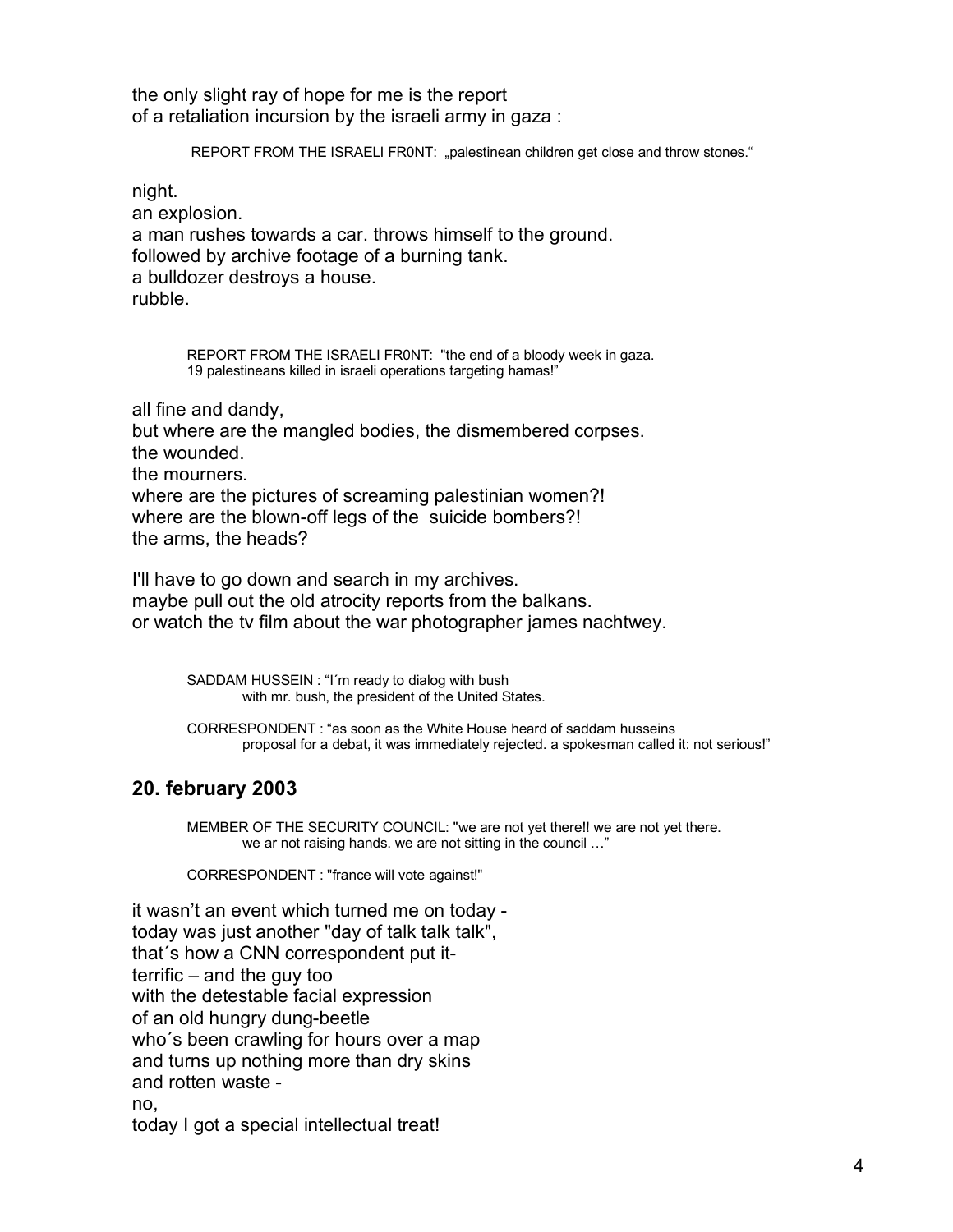I read the letter of the "alliance against anti-semitism" criticizing this weekend´s peace demonstrators, whose banners described mr. george w. bush as a "warmonger" and a "dog in a rage for blood".

the co-signers of this letter say: "this is unfair!" "if the americans had not sacrificed themselves for us in normandy, dying bloody deaths in huge numbers

**music**

hitler might never have been defeated!"

just fabulous, how from nowhere the military deployment in the gulf and the allied landing in normandy is pulled out of the magic hat of historical comparison.

the word "normandy" bring pictures and memories of great films to my mind:

saving private ryan -

200 hold-your-breath minutes. masses of mutilated corpses. eyes plucked out. smashed-in faces. young men puking out their guts and souls all over the screen!

and also the memories of an old man. friend of a friend´s mother. at first he was a devoted SS man. then an orderly with the wehrmacht.

after an attack, as he strolled through the rows of wounded like a hunter taking stock after the hunt, it was like a ... casting session.

### **vocal music**

I imagine an assistant to gianni versace going up and down the rows of young guys ... picking out eight of the 500 candidates to be presented to the master himself.

"not you. not you. not you. you´ve lost too much blood. your intestines are too mangled. you can go! you can go! YOU can be operated on. you only have an ordinary gunshot wound in your thigh!"

**vocal music**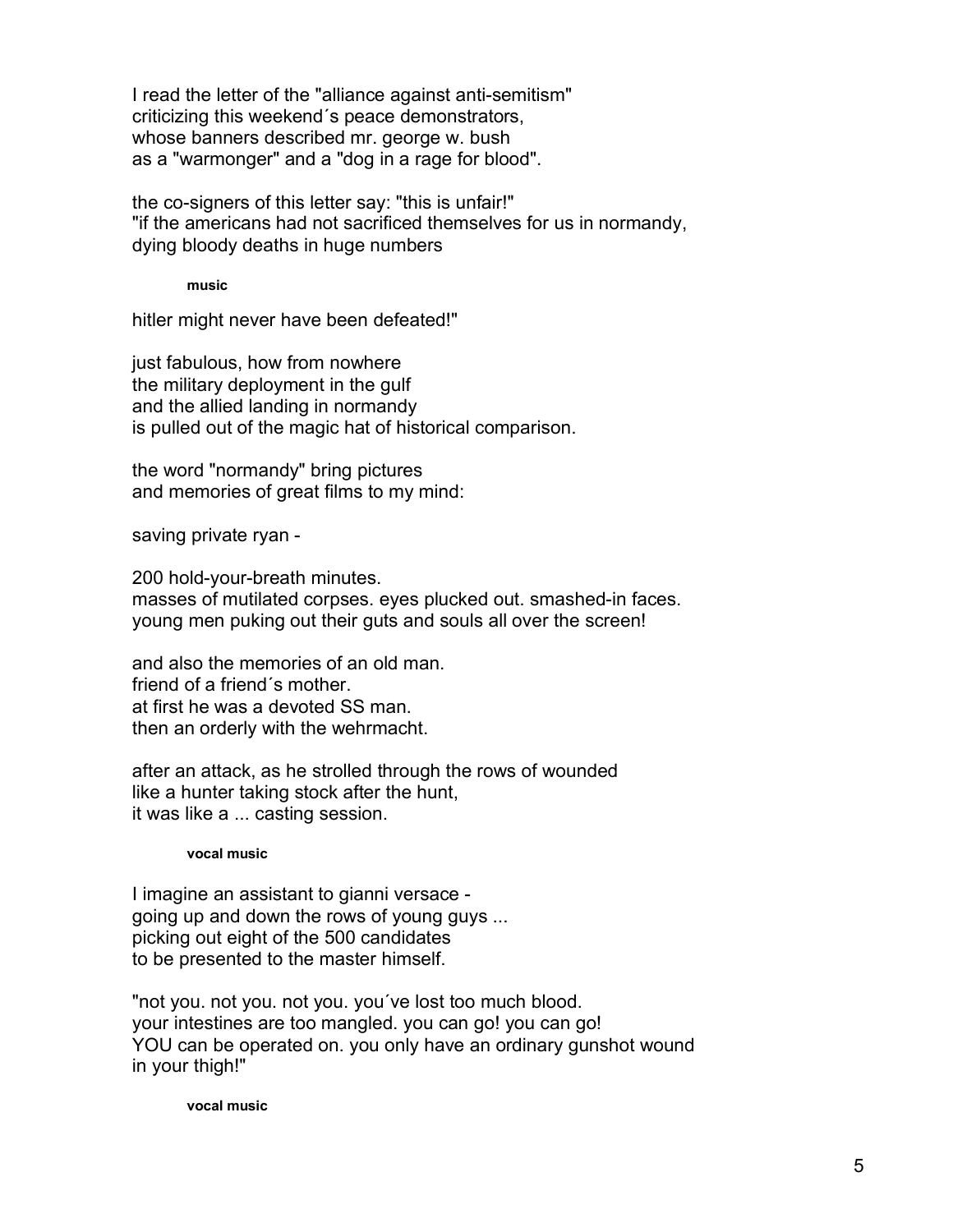"it was a horrible feeling!" said the old man.

later I would see this same despair on the faces of iraqi doctors when the war had finally begun.

with the dying heaped on the floors of a bagdad hospital. blood on the stone floor. plastic bags full of severed limbs. the angry faces of the relatives. helplessness turning into fury.

I ...

**CNN signation:** "this is history. be the first to know. stay with CNN!"

# **25. february**

### **CNN signation**

oh so slowly, to the left and right of my *windows*-chatroom - the *windows* of all my fellow voyeur-bloodhounds are opening; lay little cushions on the *windows*-sills and make themselves comfortable.

"well well, neighbour, you´re also at your *windows*!" "yes, but I don't expect very much!" he says "it´ll go very quickly! but this time they´d better show us more than usual, not just crosshairs. explosions. smoke. but also corpses. suffocation. people buried alive!"

### **a bang**

then we hear the first detonation. reach for our binoculars. debris flying through the air.

YVES SAINT LAURENT : "Oh!"

maybe a tank. or an iraqi anti-missile installation.

my neighbour on the left offers me a beer. "when we lean so close together out the window, my wife and I", he says

**music**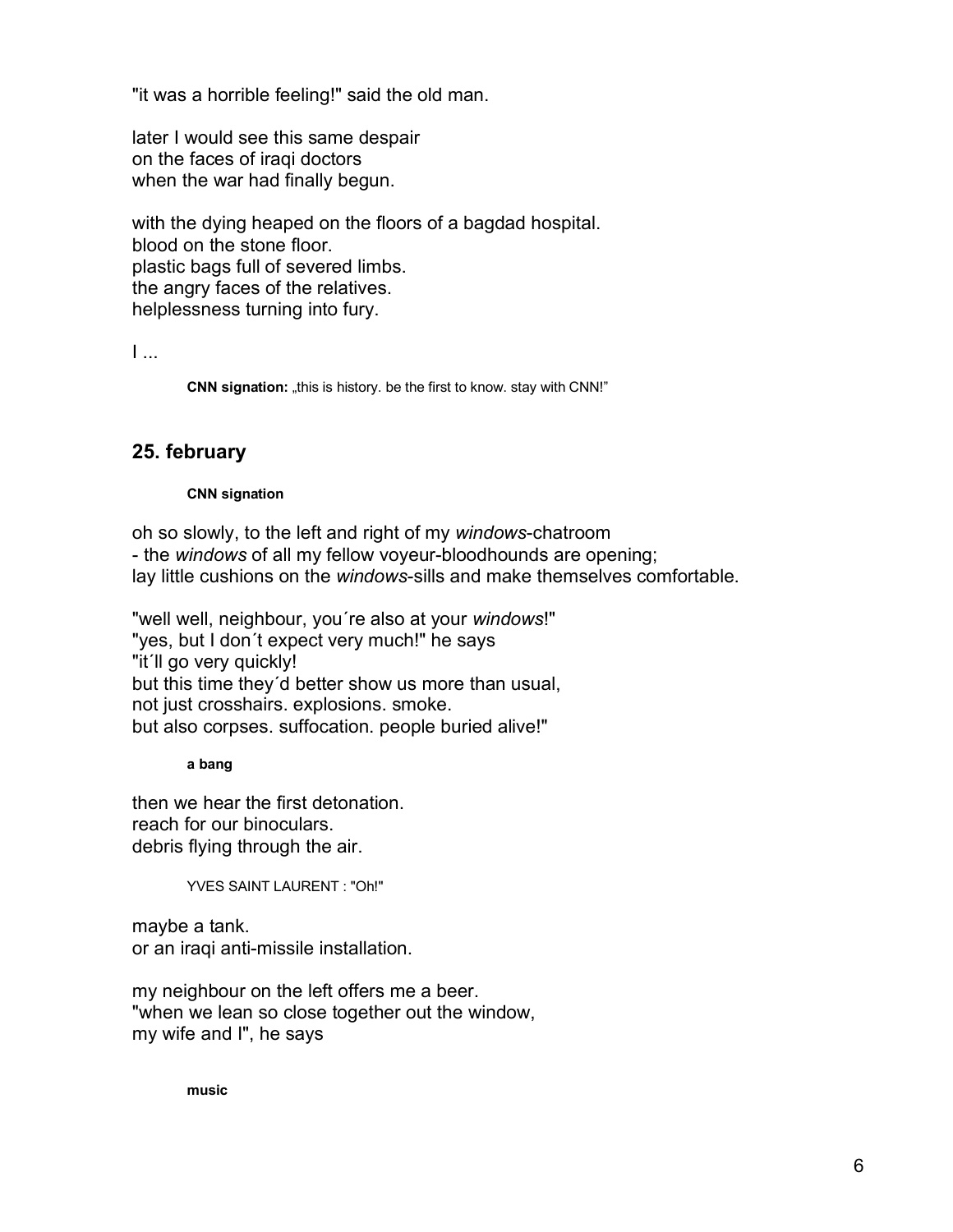"I feel something - whether you believe me or not, of our first love! of our first spring!

and it´s exactly the same for my wife.

you know, I was 13, the yanks were bombing us. and my wife and I, there in the bunker, we kissed for the first time. "kiss me, alfred, as if it were for the last time!" she whispered in my ear. and I still hear it today with the whistling of grenades and the boom when a bomb hits.

and it was so dark in our air-raid shelter. and her hand was on my ... well we were young. and ... when I tell my grandchildren about it, they think I´m perverse!"

**music**

Pope : "tragico e glorioso momento de la roma imperiale!"

## **04. march**

I don't care for this at all: the pope wants to go to new york. he wants to pray at ground zero -

POPE : "pace iraq!"

if this man

prostrates himself now before the UN-security council as "the pope knocked down by the meteor of impending war", adding his voice to the chorus of those politicians who since the peace demonstrations have joined up with the "peace chief" george w. bush himself

> BUSH : "nobody likes war!" BUSH : "I recognice there are people who …" BUSH : "our goal is peace!" BUSH : "don´t like war. I don´t like war."

if mr wojtyla throws his personal weight into the anti-war balance, then …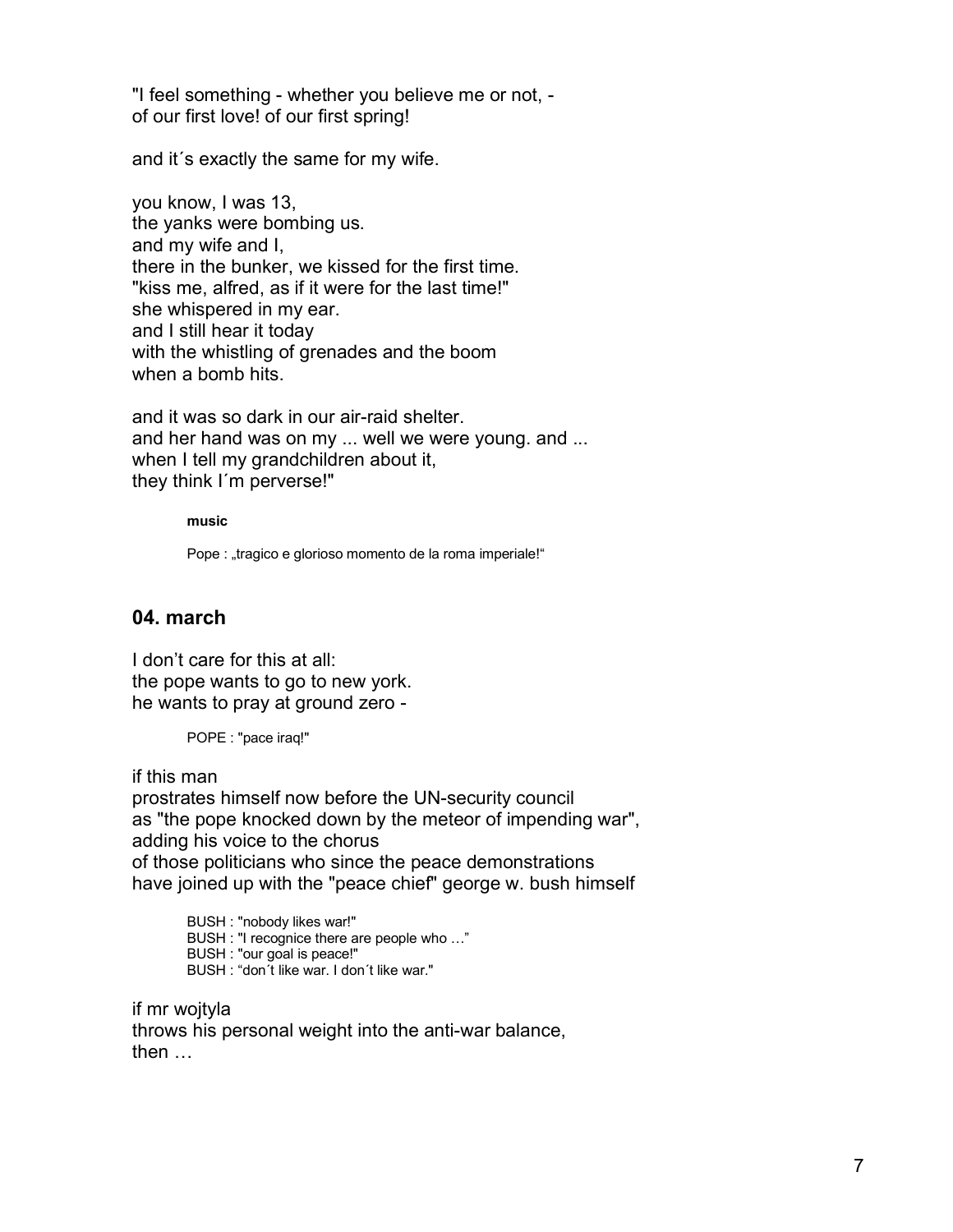then we voyeurs will be left with nothing but those beautiful pictures - only available in private circles of the mercedes in paris,

**vocal music**

showing lady diana and mr dodi al fayett in the act of expiring.

or else the pictures of a completely totalled vehicle and its unidentifiable organic material you remember, a helicopter firing a rocket into a car carrying five men, one of whom was on the CIA blacklist.

BUSH : "we hunt them down one by one, all across the world!"

or pictures of infected children on the garbage dumps around cairo.

maybe we have to get out the old photos of the algerian war once again, - our classics! we´ll have to clean off the old sperm stains and make room for new ones.

**muezzin**

### **06. march**

BUSH : "I pray. I pray for strengh. I pray for guidance. I pray for forgiveness!"

### **08. march**

RUMSFELD : "he has weapons … chemical biological weapons ... and has been working on nuclear weapons"

the champion of freedom has changed his line of argument. he has figured out that he gets his best sound-bites and his limitless power from the "war against terrorism".

the "weapons of mass destruction" argument, even for the incredibly scared and horrified american public,

is no longer the number one sexual stimulus.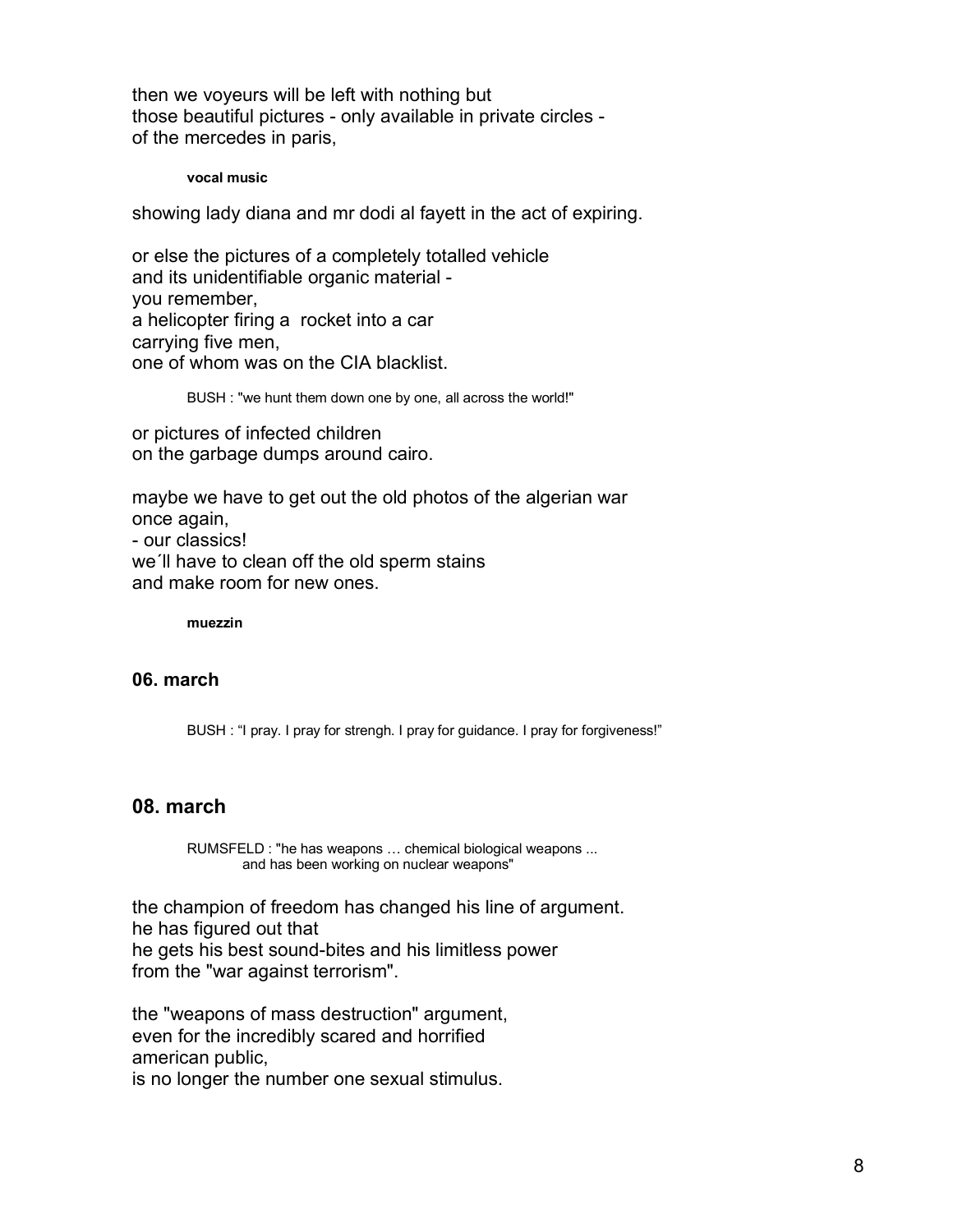it´s lost its thrill, like all the porno you´ve watched ten, twenty times at home. you know all the positions,

> BUSH : "the dictator of Iraq and his weapons of mass destruction are a threat to the security of free nations!"

you know the close-ups.

BUSH : "we know from human rights groups that dissidents in Iraq are tortured, imprisoned and sometimes just disappear; their hands, feet and tongues are cut off; their eyes are gouged out; and female relatives are raped in their presence.

but suddenly:

BUSH : "he's a sponsor of terrorism!"

saddam is a terrorist! right on. bingo. at last!!

> BUSH : "we will not wait to see what terrorists or terrorist states could do with weapons of mass destruction!"

now all the other arguments can be discarded. now all we have to do is simply - smoke out the whole lot of ´em!

BUSH : "we must cut off money together. we must smoke these ...

BUSH : "we are smoking them out!"

BUSH : "smoke these people out of their caves and bring them to justice. and that's what we're doing -- one by one."

# **11. march**

AL BARADAY : "one: there is no indication of nuclear activities. second: there is no indication that iraq had attempted to import uranium since 1990.

there is no proof of weapons of mass destruction in iraq.

AL BARADAY : "after 3 month of intrusive introspections we have today found no evidence or closen indication of the revival of the nuclear weapon programm in iraq!"

and this on the same day that commander in chief of the armed forces general tommy franks is travelling to the region!

that suits me just fine!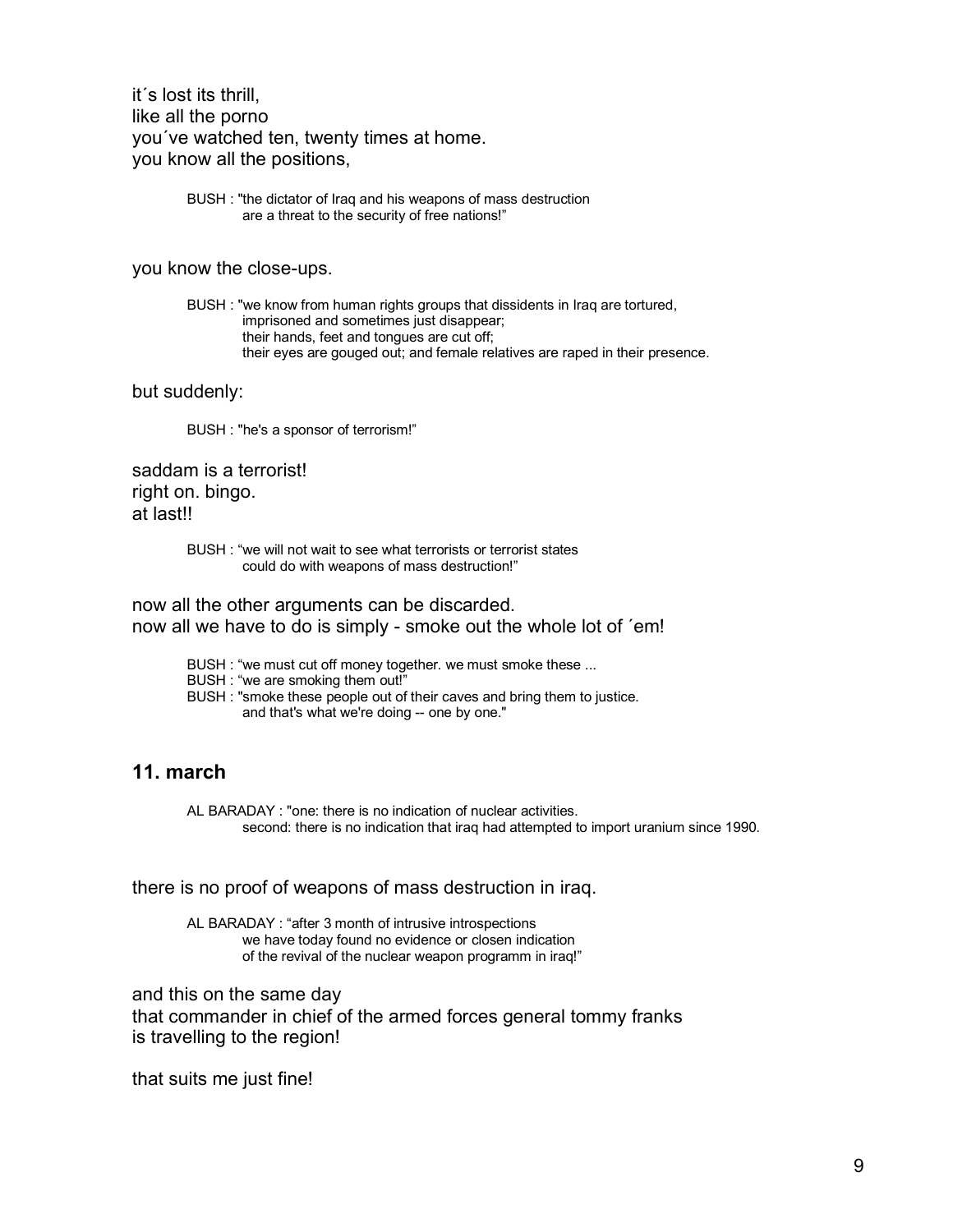if bush, blair, aznar & berlusconi become enraged because they´ve been accused and convicted of lies and propaganda then their bombing-raids will be even deadlier!

**music**

but now for a word about berlusconi just great the way he was made to perform at a press conference!

the media mogul as dancing bear!

he says: he loves america -

BERLUSCONI : "e quindi per noi gli estati uniti sono non soltanto un paese amico ma solo la garancia della nostra democracia e per la nostra liberta!"

> *"So for us, the United States is not only our friend, but they are the guarantee of our democracy and our freedom."*

#### **music**

he´s also seen sergio leone´s "once upon a time in america"!! maybe even francis ford coppola´s "apocalypse now!" or oliver stone´s "natural born killers!" or scorsese´s "gangs of new york"

> BERLUSCONI : "e io ho gia detto l´altra volta a presidente bush que quando io vedo la bandera di estati uniti non penso soltanto que sia la bandera di una natione ma penso que sia un simbolo della liberta e della democracia del mondo intero!"

> > *"and I already has the opportunity to say this to President Bush, every time I see the U.S. flag, I don't see the flag only representative of a country, but I see it as a symbol of democracy and of freedom."*

### and then bush says:

"come on, silvio, your english is very good, say a few words for us!" and silvio -

BERLUSCONI : "And I am here with a friend, with a country, that is the best friend of my country." BUSH : "Well, thank you. And your English is very good." BERLUSCONI : "No, no. I have never the time. We have so much to do in Italy, I have not time to  $-$  " BUSH : "Not the time to practice?" BERLUSCONI : "-- to learn a better English!" BUSH : "Well, thank you for that kind comment!"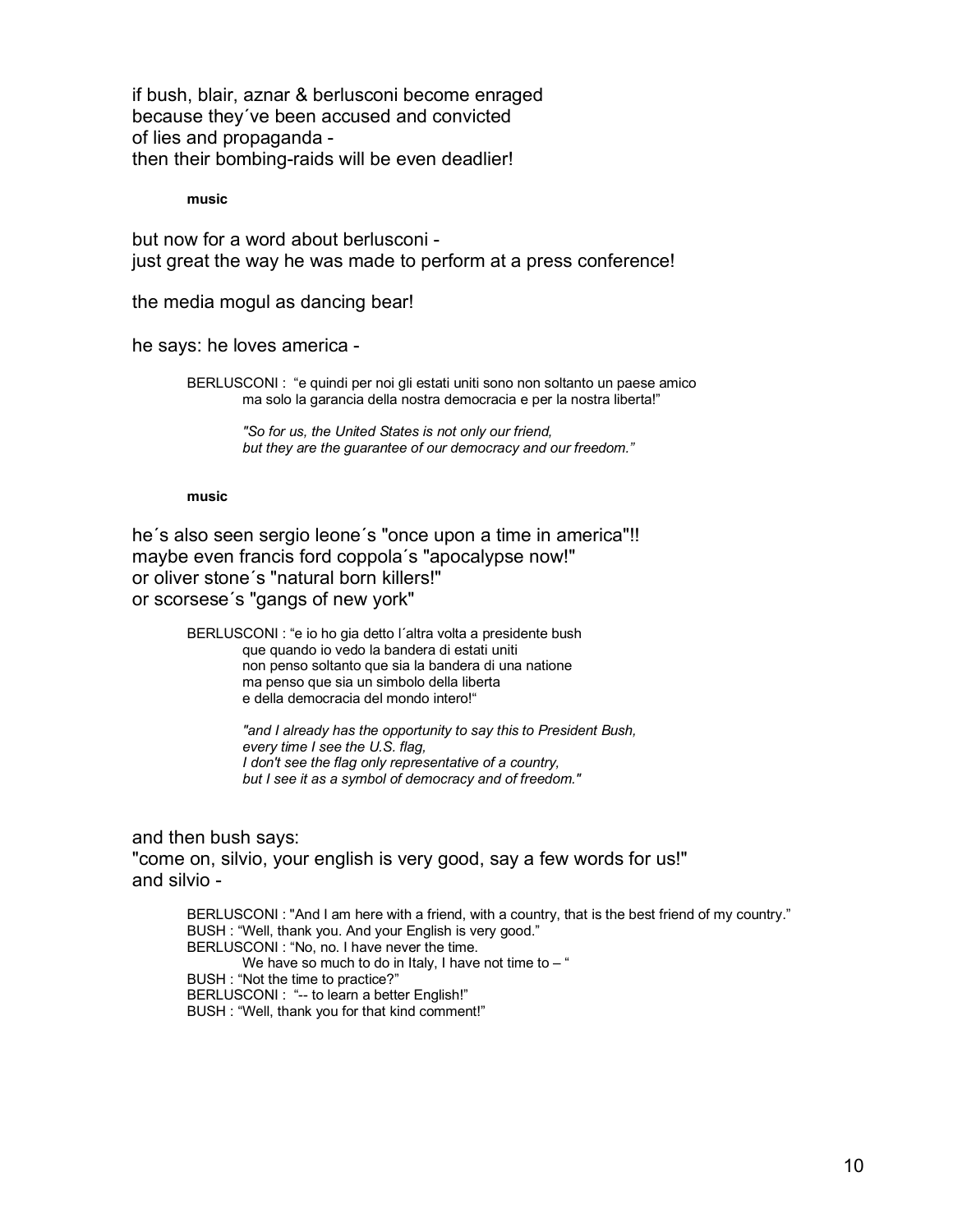# **15. march**

in online-spiegel I read:

"the outbreak of war can only be a few days away!"

wonderful word: the "outbreak" of war.

a tooth breaks out of someone´s mouth. a prisoner breaks out. a disease. an epidemic.

and: war.

which defines it as an uncontrollable power.

like sexual lust.

impossible to oppose this outbreak of thrilling madness.

let the war break out!!

#### **iraqi war chorus**

SOLDIER: "jenny I love you. and I think about you every day. I wish I had more time to write you!" REPORTER: "these are likely to be the last letters written for war begins!" IRAQI: "we are going to return their bodies in bags back to america! we'll show them we can do better than vietnam or corea!"

# **17. march**

in his radio address mr bush recounts the horrors committed by mr saddam. and in detail !

> BUSH : "electric shock, burning with hot irons, dripping acid on the skin, mutilation with electric drills, cutting out tongues, and rape."

he can´t imagine …

BUSH : "if this is not evil …

… how this all turns me on.

BUSH : "… then evil has no meaning!"

**applause**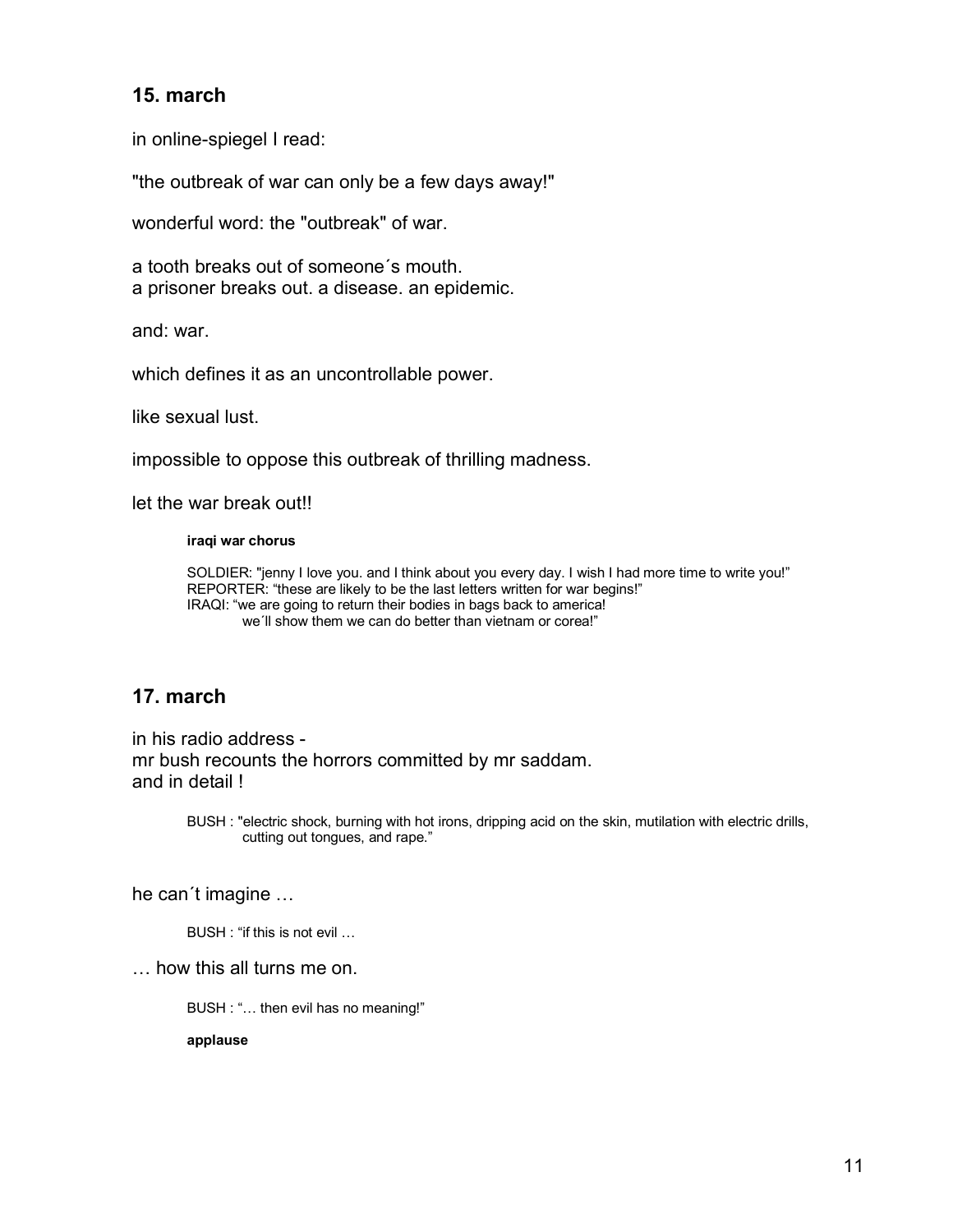# **18. march 2003**

at last a declaration of war : the ultimatum.

BUSH : "all the decades of deceit and cruelty have now reached an end. Saddam Hussein and his sons must leave Iraq within 48 hours!"

and all members of the security council go along with it. a few hundred with gritted teeth. the delegates from poland, bulgaria, great britain, italy, spain and australia on the other hand with gratitude and dreams of raking off some of that black gold from the oil wells.

there´s a final wonderful funeral oration:

KOFI ANNAN : "without the authority of the security council the legitimitacy and support for any such action will be seriously impaired!"

at last this dumb, childish argument about resolutions and UN- Security Council debates is over.

I was thrilled by bush´s speech and it was delivered very very slowly, so that even my little son could follow it.

he pointed out to me the deep worry line which some clever make-up artist must have drawn on the brow of our champion of freedom.

> BUSH : "In a free Iraq, there will be no more wars of aggression against your neighbors, no more poison factories, no more executions of dissidents, no more torture chambers and rape rooms!"

but the death penalty - that stays I hope - just like in america.

SADDAM HUSSEIN : "against those who are the enemy of humanity and allah ... to these a glorious war that is written with the blood of the iraqi … and it is not just fight according to the evil will and after they don´t have any justification or cover the invador occupier came boldly showing the bad intentions brother iraqi and honourable ladies you will defeat your enemy"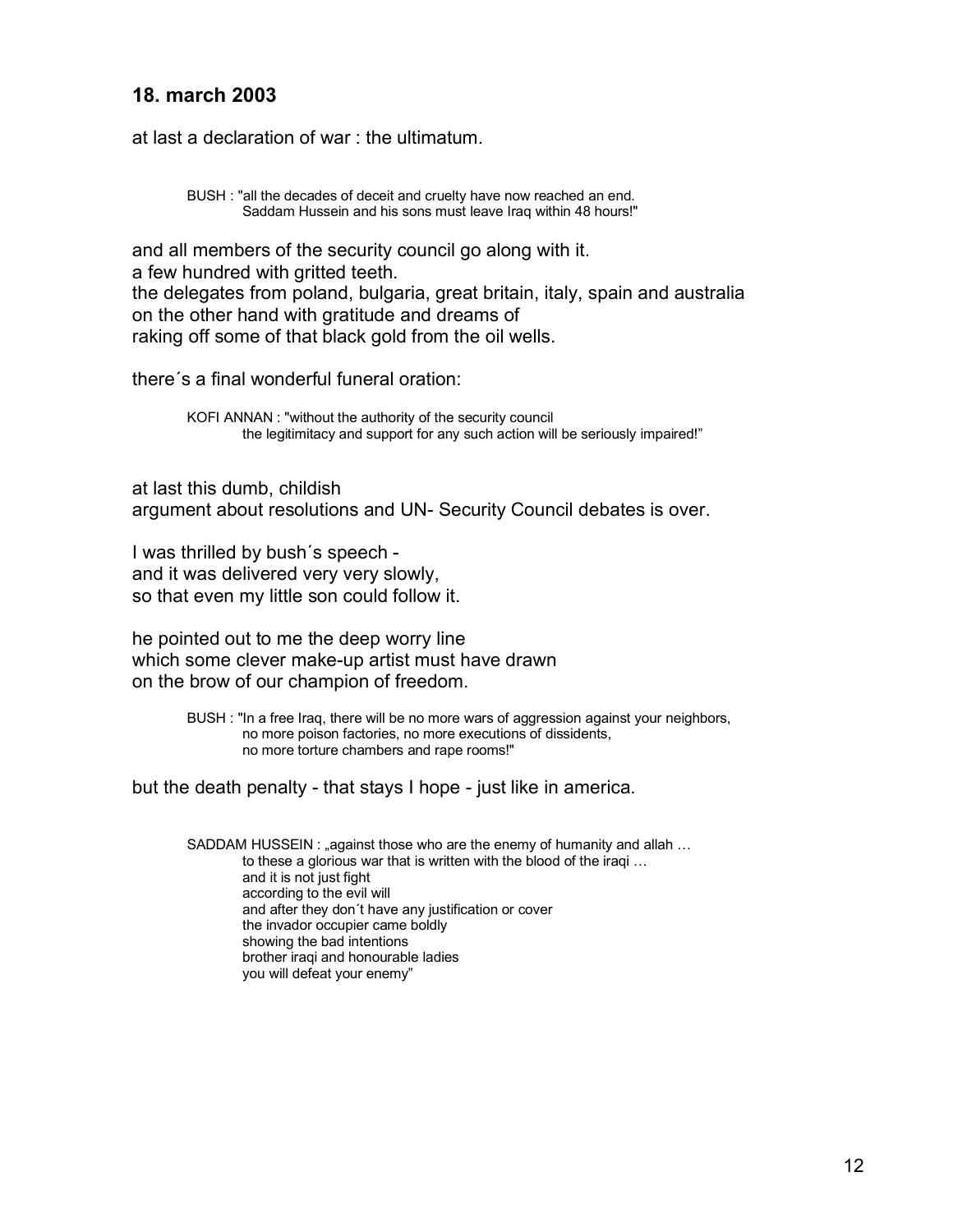# **19. march 2003**

what I don´t care for at all are the cartoon expanations offered up to me on sky-news, trying to make clear how the attack began and how it will be carried out.

TV-COMMENT : "cut off the head of the monster and hopefully the monster dies!"

iraqi military installations are hit, go up in flames for a short time and then disappear out of a pastel desert.

folks, if that´s your idea of war, count me out.

what I want to see is recently destroyed biological matter! I want to see blood fountains spraying forth from the severed throats of those used as human shields –

### **vocal music**

I want to see human brains drying up in desert sand or trampled into the ground by boots.

I want to see a horrified child staring at a leg lying in the street and slowly realising it´s his and no one will ever sew it back on. and he´ll never be able to walk again. just laughingly hopping about on crutches or paddling along the ground on freely distributed discarded skateboards.

I want to see grenade shrapnel, sticking out of women´s eyes.

I want to see people spitting their teeth out, people trying to escape from a cloud of poison gas which envelops them, robs them of breath, the suffocated screams, the bodies collapsing to the ground while a ghostly silence reigns over the whole town.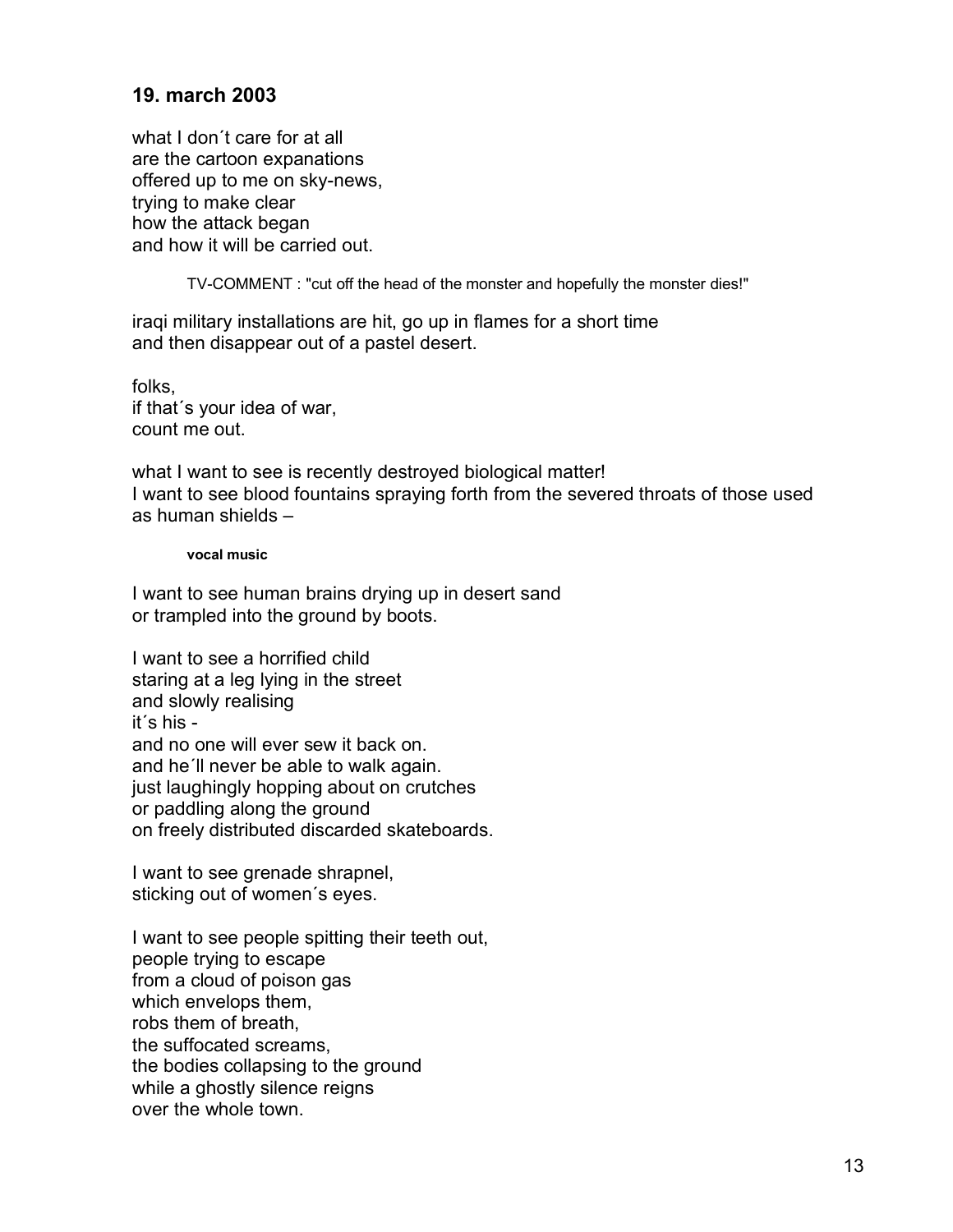and finally here at my tv screens and my *windows*, I want to see the great earthquake brought about by the new superbomb.

I want to experience the great joy of finding a small, practically unharmed child pulled out of the rubble after days of fruitless searching ...

**sound**

I want to feel this scene bringing tears to my eyes see the grandfather´s joy as he presses this bundle of misery to his heart ...

I want to see the sadness on women´s faces when they realise that there´s no body to be found to match the head of their child.

green light for war.

the theatre of war opens its door.

and …

**explosions / bombs**

# **20. march**

REPORTER : "there is a lot of activity around ... there is a large ..."

the first explosions.

#### **explosions / bombs**

REPORTER: " ...but now things are very difficult here ... the airdefens across the city ... up to the sky …"

a night sky lit up. but no victims!

TV-PRESENTER : "these are the pictures recorded just a short time ago!"

**explosions / bombs**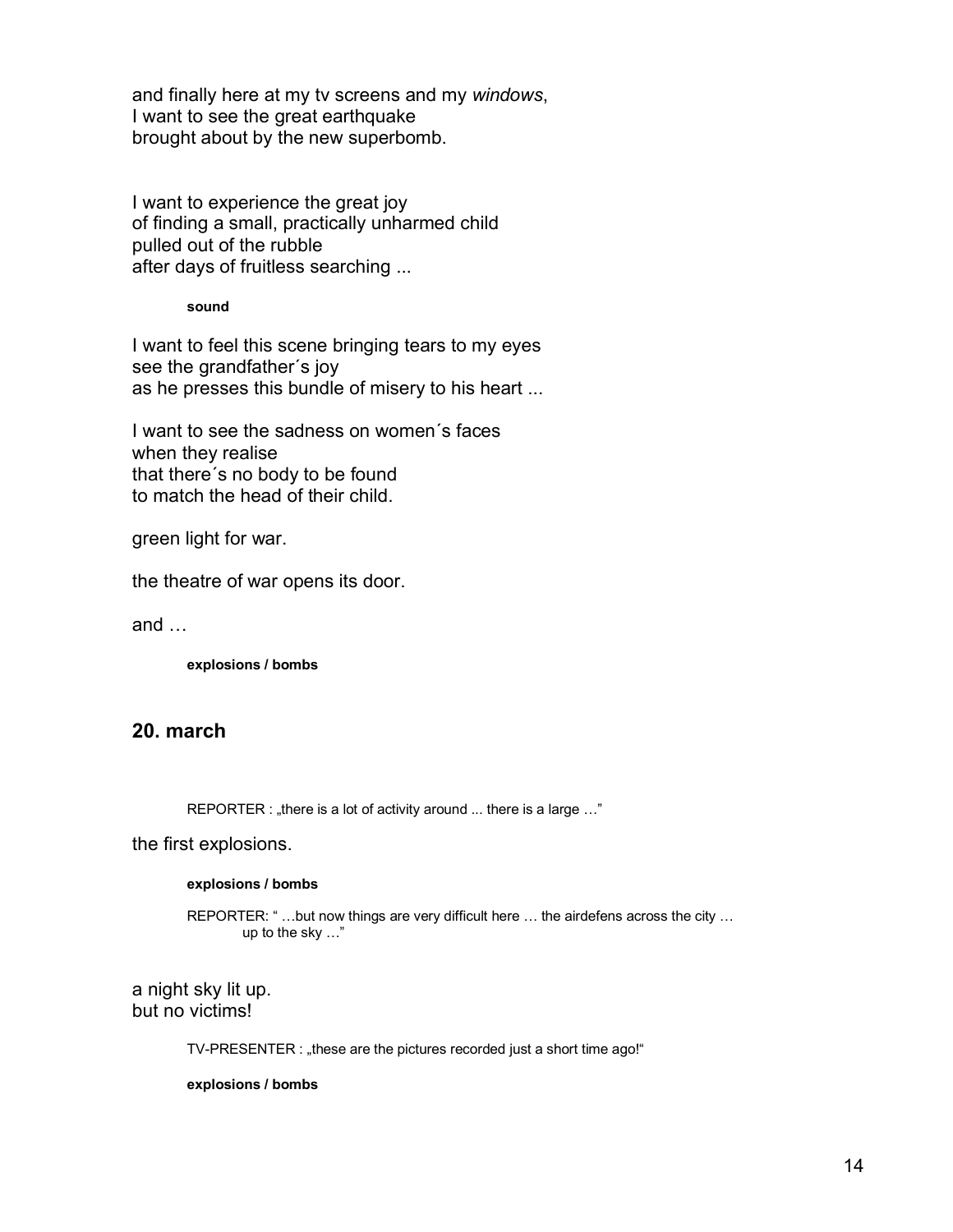IRAQI AMBASSADOR TO THE UN : "well it seems that the war of aggression against my country started!"

- BUSH : "on my orders, coalition forces have begun striking selected targets of military importance to undermine saddam husseins ability to wage war!"
- REPORTER : "… live in kuwait city as we just said the war has begun at … 2.00 GMT this morning"

TV-PRESENTER : "paint the picture if you will in george bushes oval office last night"

REPORTER : "mr. bush decided, yes we will go for it! an he gave the order ..."

#### **vocal music**

REPORTER: " .... he than went upstairs to the private appartement and had dinner with his wife …"

SADDAM HUSSEIN : "these are conclusive days dear iraqis so hit according you are orded by allah your god hit them above the necks and cut all the heads …"

spectacular pictures.

of a poison gas exercise by coalition soldiers in the desert. the whole company sits in sand-protected trenches. each one has his sado-maso uniform on. a gas mask covering his face.

I hope

they have to wear those masks all day long and not just a few seconds for the sake of tv coverage. until they begin to steam up in the heat. until they suffer from lack of air and a feeling of suffocation. and their brains no longer stuffed with propaganda begin to fill up with lovely hate-hormones so that they no longer have to think of anything else but killing.

> TV-PRESENTER : "yes yes" REPORTER : "… you can hear me?! whats happening here is everybody in this hotel forgive me yeah find it difficult breathing in this heat everybody in the hotel has been told to get in the basement these sirens went up about 3 or 4 minutes ago when I look around me I can still see there is still chaos in the street ..." "that was spooky enough

but we are in a city a civiliced city like this we are in a smart hotel in the center of kuwait city to see everybody putting their gasmasks on having their collegues to check their gasmasks …"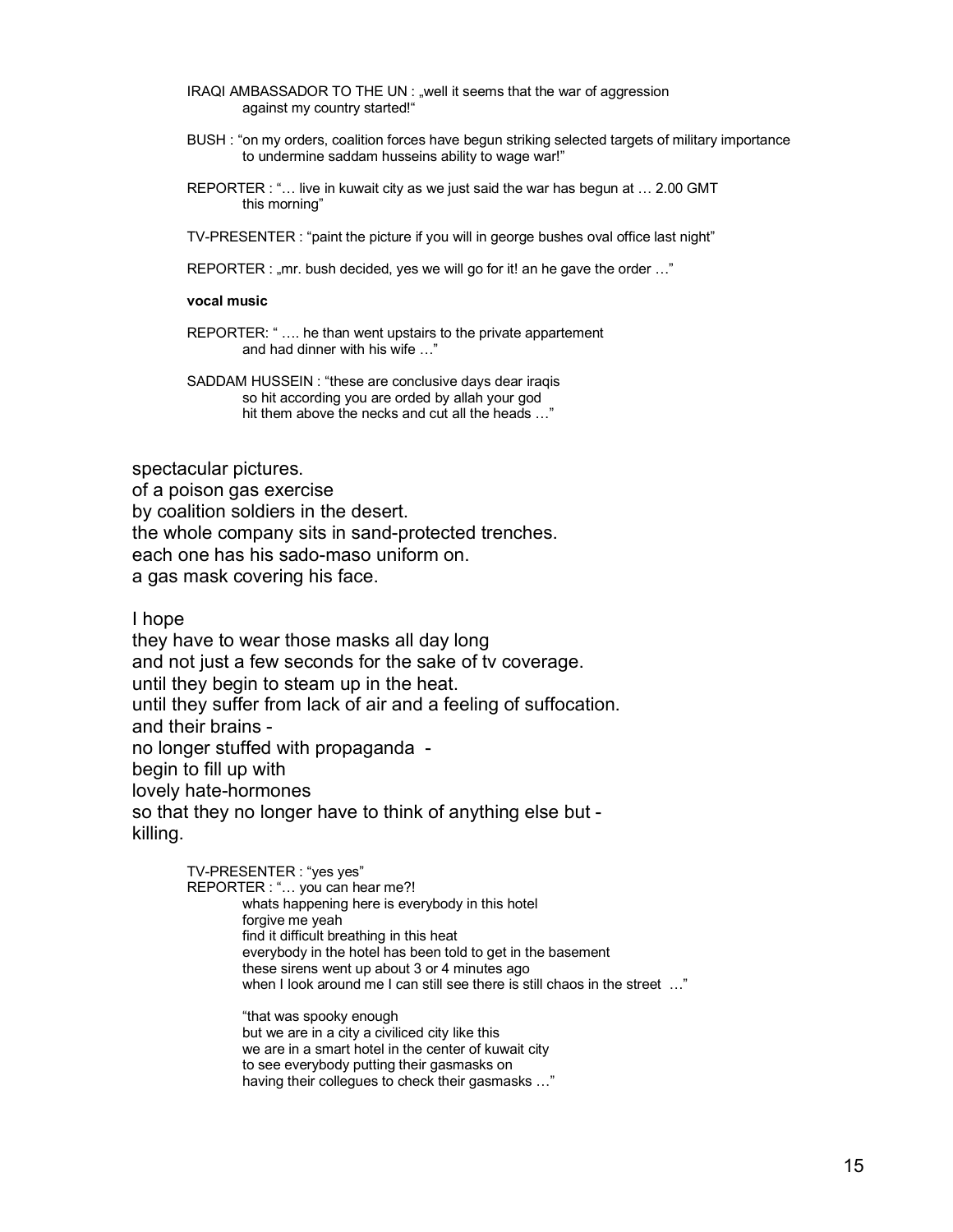folks!

why don´t you show me the destruction in bagdad, rather than part of a street in kuwait city as seen from a hotel-window during a poison gas exercise?

the war photographer james nachtwey was completely right: if we want to see people suffering, see bombing victims, leave it to the photographers. not those war reporters castrated by the knife called "censored & accredited" but rather all those who still have a dream of humanity -

these are the only ones who can really satisfy us *windows*-sadists.

MOHAMMAD AL SAHAF : "take your chance my beloved it is your chance for immortality!"

# **21. march**

```
you coming now? get your shoes on! 
"are you angry?" asks my 4 year old son.
tired.
"and why are you tired?"
I haven't slept! come on, get your shoes on!
"what were you doing?" 
television.
"what was it?"
last night the americans started a war against iraq. 
"what´s that?"
what?
"war!"
battles. tanks. planes shooting rockets.
"where are they shooting rockets?"
at the city of bagdad.
"now?"
yes. right in the middle of the city.
"and what do the rockets do?"
they explode. and a lot of people get hit.
"very many?"
yes.
"and what do the people say?"
they´re frightened. then they scream. run around in panic. or they
are wounded.
"do they bleed?"
yes, or else they lose a leg.
```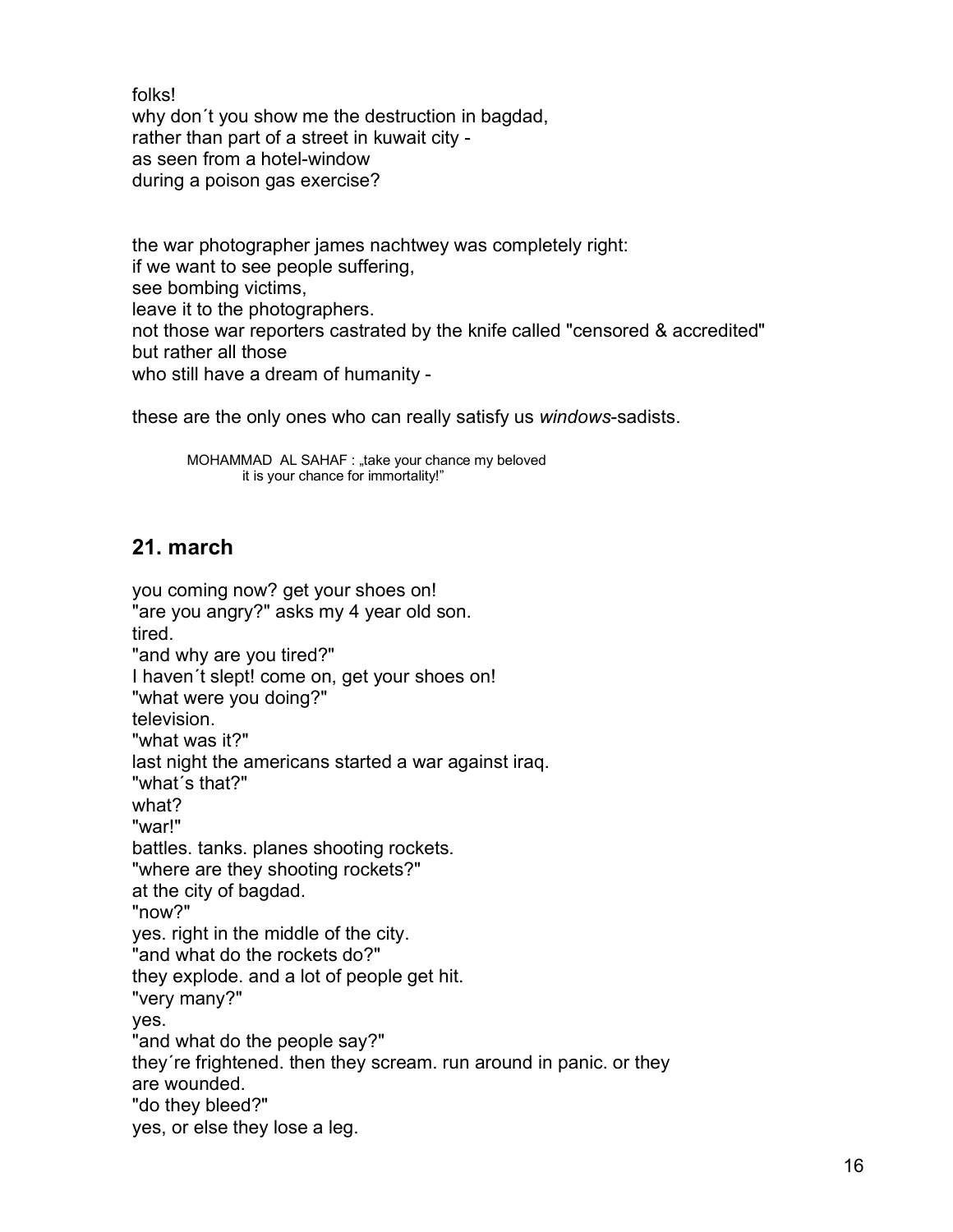"or two legs?" or an arm. "like my grandfather!" or even a head. "and does the blood run out?" yes and the mama of a child cries. "or screams?" come on now, shoes on. that´s what I was doing in the night. on every channel I looked for pictures of the dead and wounded and those who screamed and tried to escape... come on.

#### **shots**

REPORTER : "they code-named this operation JAMES after james bond, but there was nothing make believe about it this was real and raw and brutal power … SOLDIER : "the one … they would shoot from … REPORTER : "and the iraqis suffered offnumbered, offguned, the bodycount rising … " SOLDIER : "boom damaged!" BUSH: "may god bless you! and may god bless america" TV-PRESENTER : "president bush speaking at the port in philadelphia sourrounded by the coastguard …"

# **22. march**

just after midnight we get into bed. me and my girlfriend. naked and in excited anticipation of the pictures of war.

today´s terrific show has already been announced. they call it "shock & awe". shock & awe. and we absolutely want to make use of this to reinvigorate our romantic passion.

we tease each other, make up a little dispute about who gets to hold the remote control and therefore gets to edit these blue movies.

bombs. fireworks. sirens. fires. brightly lit bagdad.

we couldn´t care less if this is archive footage or live show. at this moment our nerves are programmed for thrills and mounting excitement.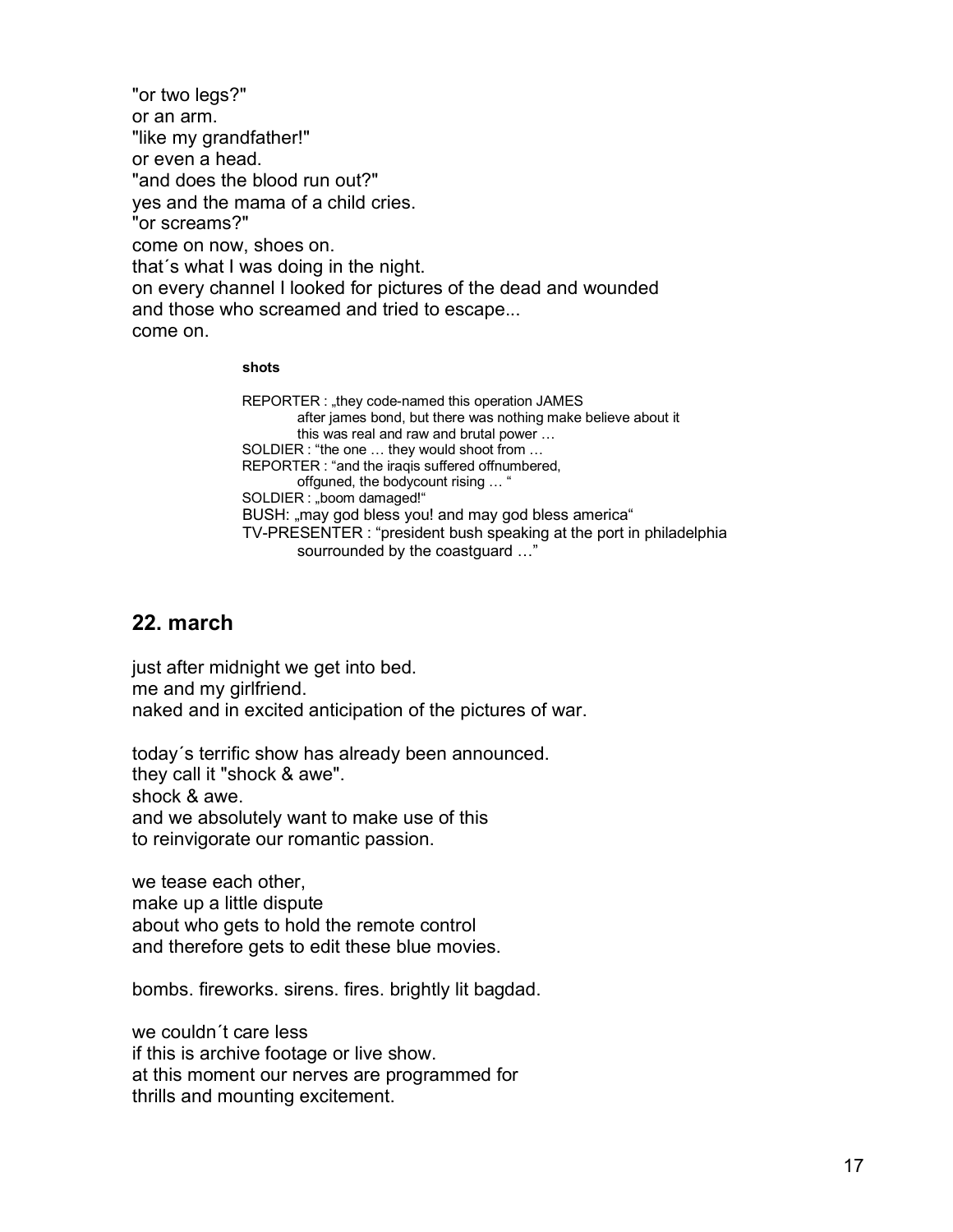right near the bed the little night table with its thrilling ingredients.

shall we? "yeah!"

### **vocal music**

we page through amnesty international yearly atrocity reports. we page through high-quality photo mags documenting bite-wounds made by killer dogs. we get out our precious videos. for a few minutes we watch the shooting of the great ceausescu. then some sequences from the devastation in kabul. the bulldozing of entire city quarters by israeli tanks. burial scenes. destroyed buses.

followed by the golden oldie photo albums : crimes of the german wehrmacht. black and white concentration camp photos. nagasaki. chernobyl.

that´s how we turn ourselves on. and then my girlfriend sits up. our son´s voice brings her back from our delirium. today he had an accident on his bike. didn´t brake. fell head first against some stone steps. opened a gash in his cheek. bled.

now his sleep is disturbed.

she says: "sorry!" and jumps out of bed. leaves me behind in a state you could only describe as : randy

in a few minutes she comes back. completely cooled off. and says, "I´d like to start up our old and beautiful tradition again, which we used to celebrate every evening in the early days of our romance ..."

what? I say.

"read to me from one of my favourite books!"

and opens the drawer of the night table.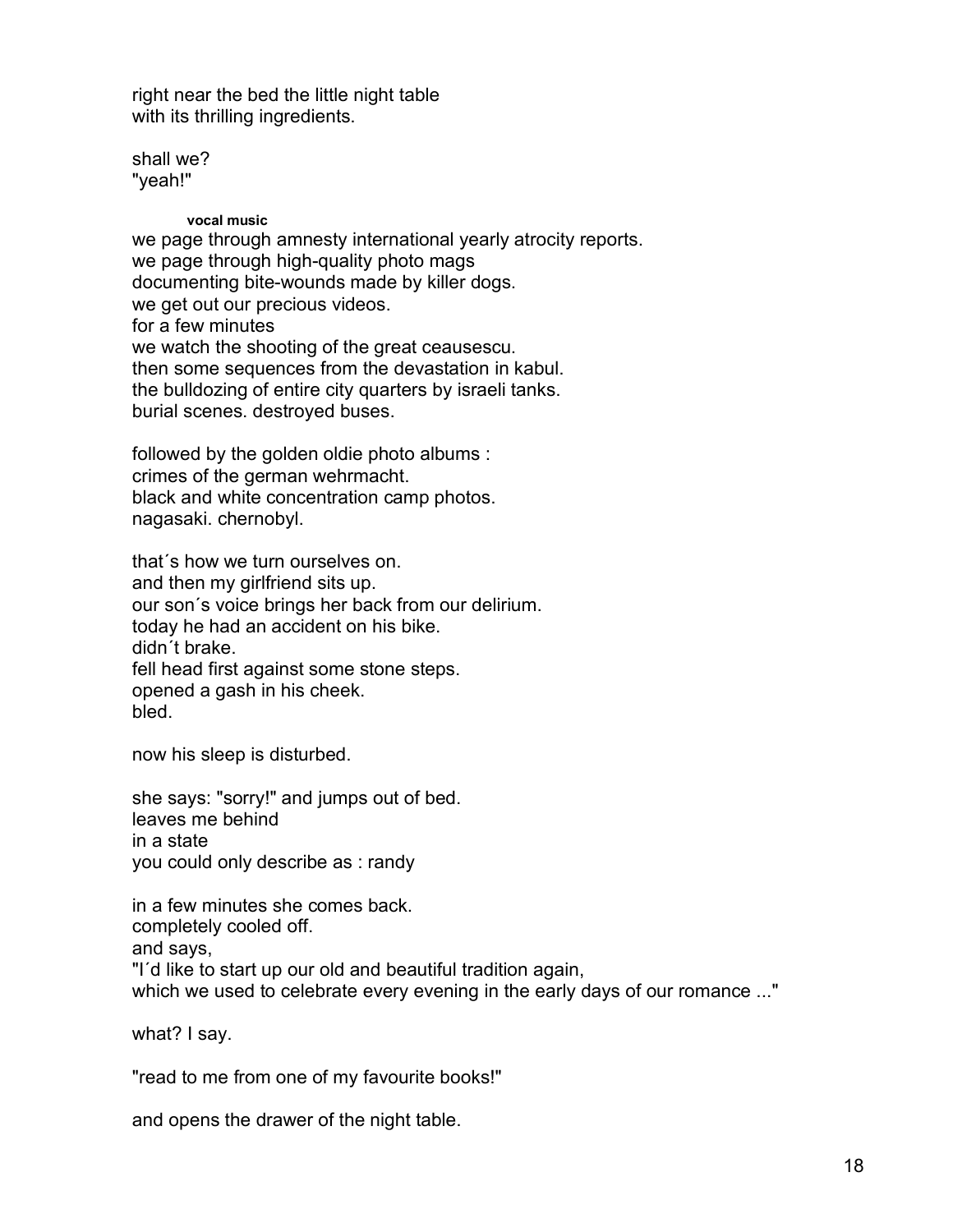pulls out the book, which lies under the family planning gear. under the lubricating jelly, condoms porno mags and paper tissues.

page 728

I lower the tv and begin reading.

> "in those days the servants of Nebuchadnezzar, king of Babylonia, took up arms against Jerusalem and the city found itself under siege..."

my girlfriend snuggles up against me and gives free rein to her depravity.

> " then Nebuchadnezzar, king of Babylonia, himself marched on the city..."

floating in the warm waters of euphoria

accompanied by muscular contractions

which drive me wild

we explode at the same time

as the presidential palace is bombed into oblivion.

at the same time as hundreds of buildings, gardens, housing estates, squares, market places, reservoirs, oil tanks, grocery stores, bedrooms, soup kitchens are reduced to ashes.

at the same time as vases, carpets, traditions,

coffee houses, water pipes, sewing machines, bicycles are wiped out.

our lust is in flames at the same time as palms, bananas, nuts,

women´s hair, valises, pearl necklaces and old manuscripts,

and slowly burns itself out like the hunger of the dying,

like their fear, like their breathing, like their pain.

we lick each other off.

kiss.

and I reach for the remote control.

just in time

to experience the beautiful "shock & awe" fireworks.

### **war sound**

when we´ve seen enough of the pictures, heard enough of the wonderful text, I place kubrick´s 2001: a space odyssey on the dvd player, grab myself a bottle of bordeaux I feel like a million dollars.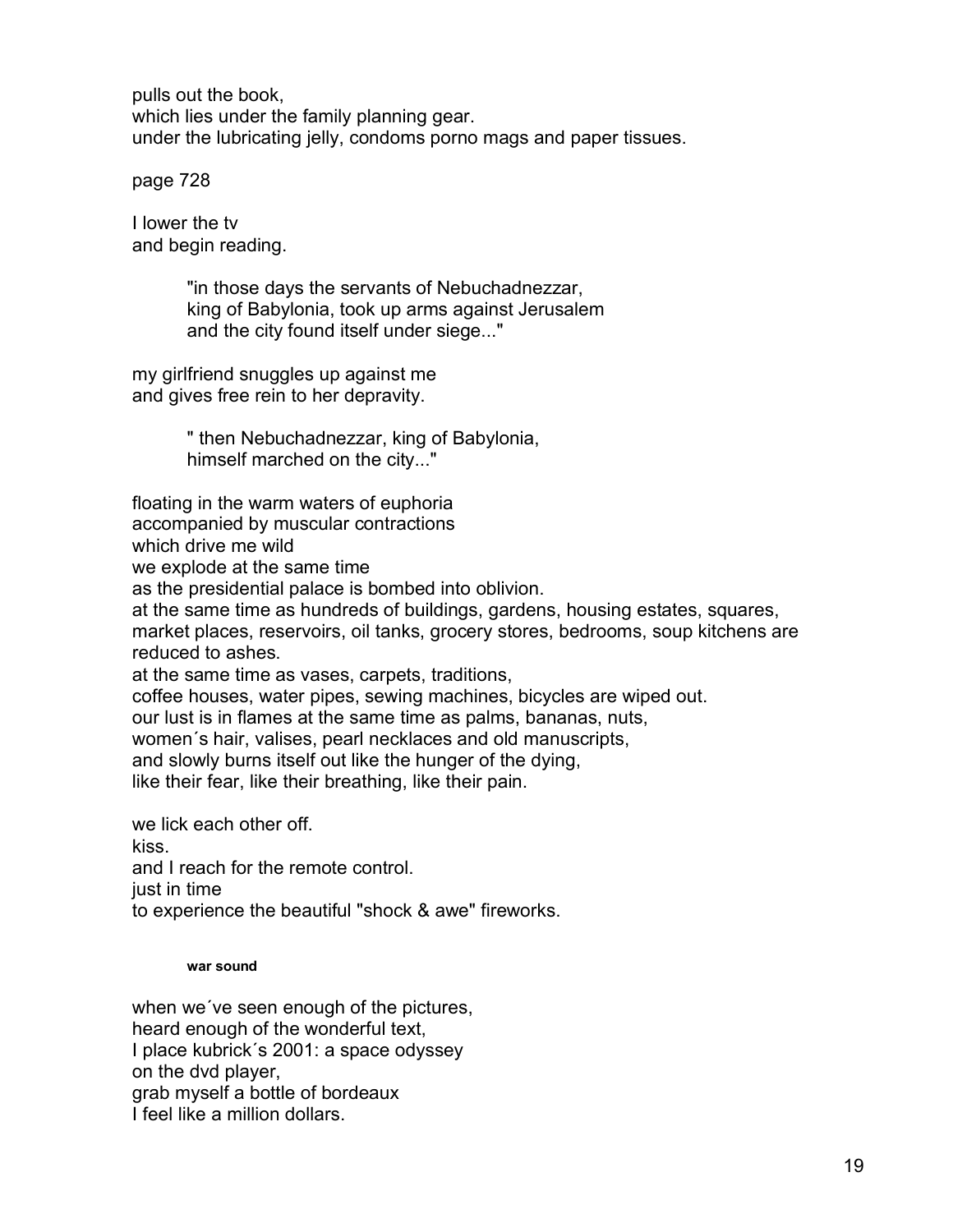**music**

cheers, darling!!

we celebrate a beautiful moment of pure bliss. wink at each other and ….

#### **music**

- BUSH : "we'll make sure that Iraq's natural resources are used for the benefit of their owners, the Iraqi people!"
- BLAIR : "and then in particular, Iraq's natural resources remain the property of the people of Iraq!"
- MOHAMMAD AL SAHAF : "the war criminals in washington and london insisted yesterday through the aircampagne to bombard bagdad, nineveh, karbala, sahaladin, an najaf, badisija, basra and babylon.

#### **vocal music**

in bagdad 194 wounded … in nineveh 8 wounded … in karbala in salahadin 32 wounded and 10 and 2 killed … in an najaf …. in basra … "

**vocal music**

# **23. march**

dear mr rumsfeld,

since the beginning of the talk about a "war against saddam" I´ve been your biggest fan.

you always appear on the screen as a man in whose wonderfully rotten soul a consistent and profound copulation between cynical intellect and cruelty takes place.

but now after your reaction to the first pictures of american POWs - I´m disappointed in you.

you said: "if it´s true that these are pictures of our people, then the treatment of these people goes against the geneva convention!"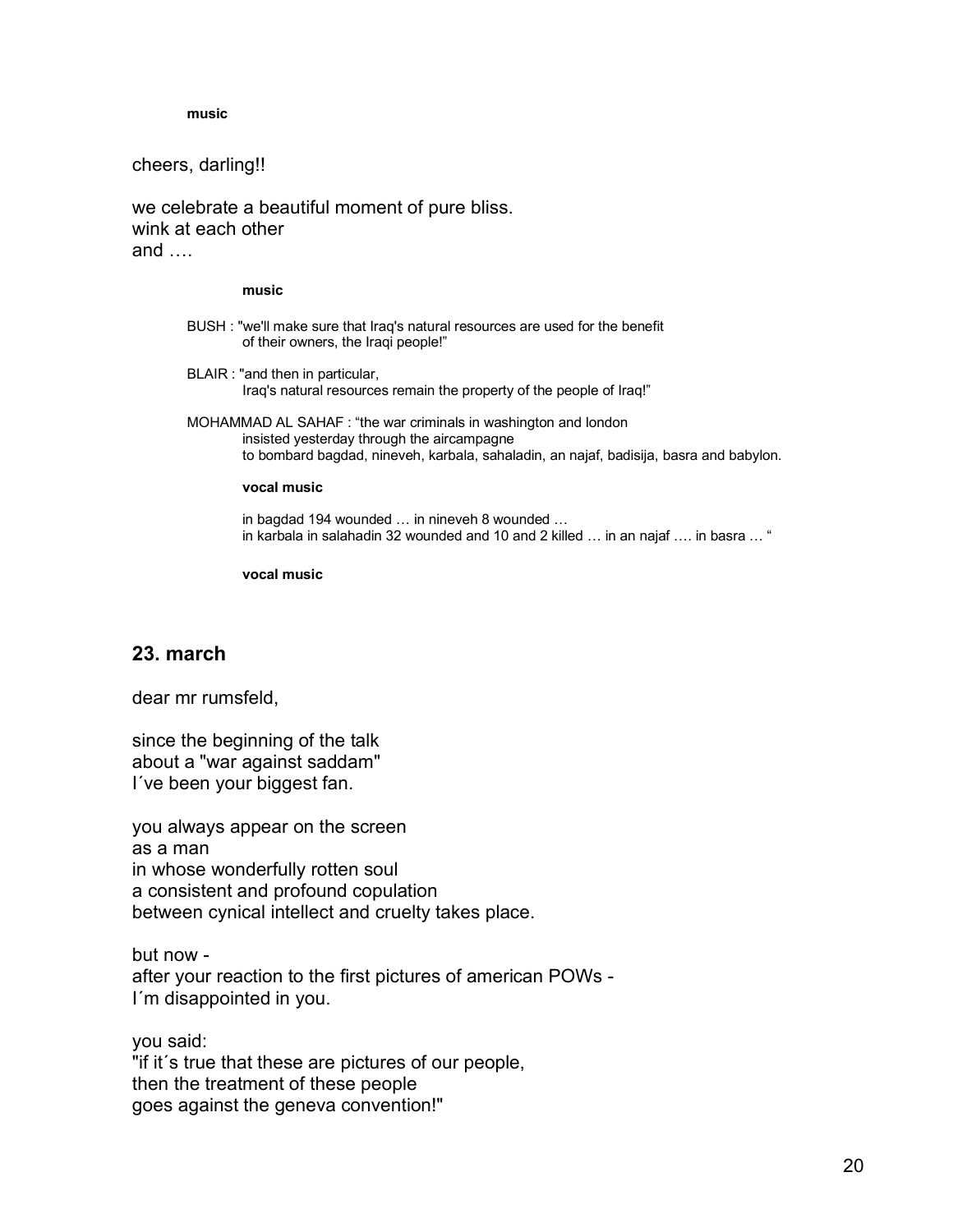RUMSFELD : "under the genever convention it´s illigal!"

MOHAMMAD AL SAHAF : "stop these crocodile-tears!"

the geneva convention, how boring.

MOHAMMAD AL SAHAF : "… we regarded the genever convention."

if you had placed any value

in conventions or resolutions, mr rumsfeld, I would never have taken such delight in your wonderful show!

> MOHAMMAD AL SAHAF : "their hands are still blood-stained with the vietnamese bloods with all their aggressions all over the world and recently even women in afghanistan and they are talking about genever convention!"

no, dear members of the rotten iraqi regime I would really like, for the POWs to be treated according to the new principle which, since the beginning of the war, has been baptised by the lovely name: shock & awe.

and : I hope this treatment will be made public.

**vocal music**

let´s bring back the old method of flogging. cutting off of limbs : hair, noses, ears, fingers, toes, pricks

I´d love to see bald heads with the words "shock & awe" tattooed on them using rusty nails and needles which have been dipped in the contaminated blood of AIDS sufferers & smallpox victims!

the women should have their nipples cut off and rats should be permitted to lick and gnaw at their ovariesaccording to the scenario devised by Bret Easton Ellis in his novel american psycho!

these people should - while still alive be nailed up as human shields on the tv tower and every night reporters from the biggest american networks should be allowed to come and eat their entrails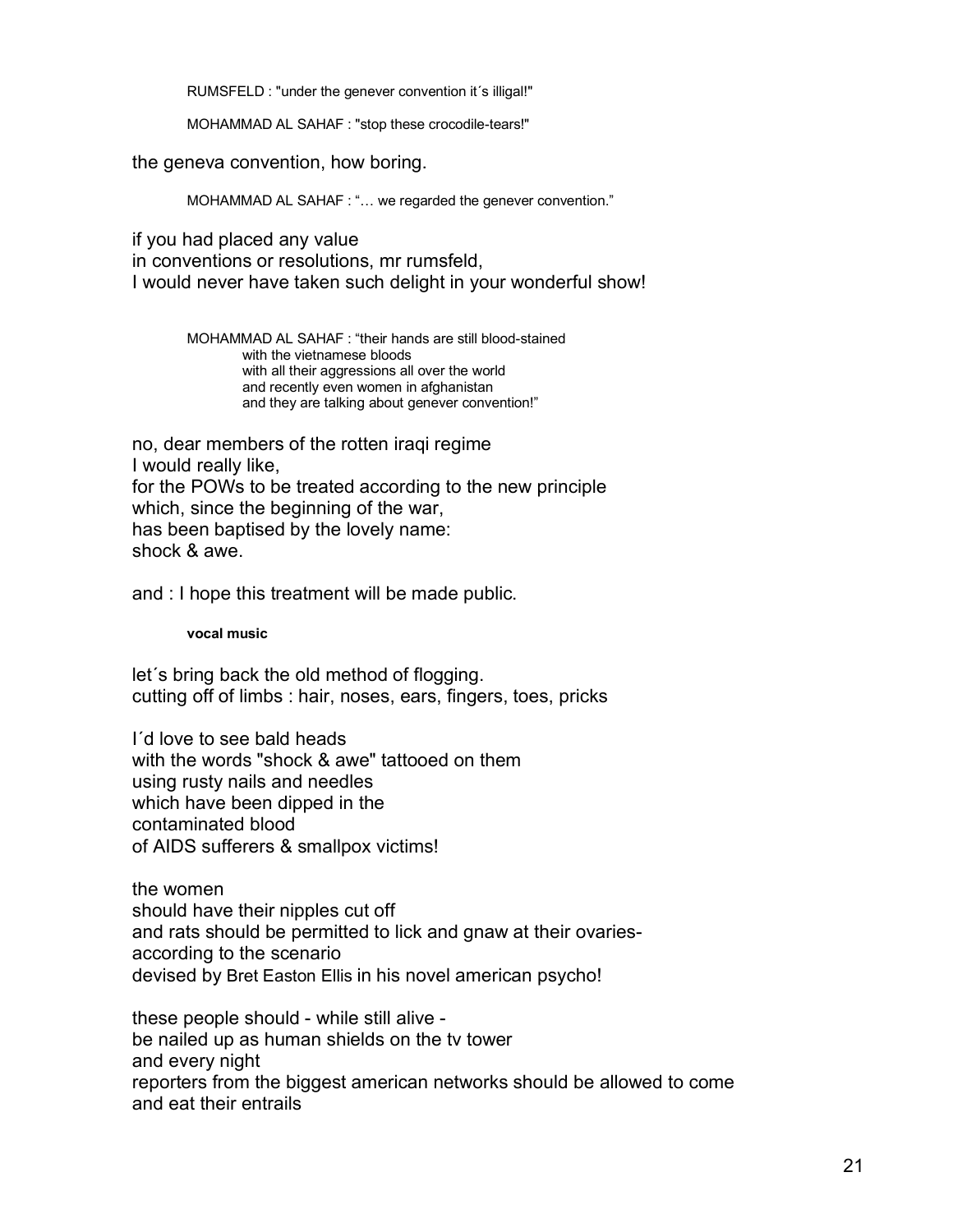#### **war-sound. crying soldiers, laughter.**

TV-PRESENTER : "this is not a movie ... this is unedited ... "

#### **war-sound**

COMMENTATOR : "they love to do a good job these marines" TV-PRESENTER :"… you saw that 4 hour battle unfolding today … so it is never a not-dangerous situation in basra. we going to recapitulate this headlines on the iraq-crisis for you right here every 15 minutes"

### **24. to 26. march**

### sandstorm

KOFI ANNAN : "we all want to see this war brought to an end as soon as possible!"

REPORTER : "they are now engaging the iraqis by day and night to save the oil industry which will be crucial in reconstructing this shattered country"

REPORTER : "this is what the nights attack left behind : a waste land … of iraqi arm."

PRESSCONFERENCE : "after the bombs were released a bus came into the pilots view but too late to recall the weapons. the bomb struck the bridge and the bus. unintended casualties are regrettable. we extend our sympathies to the families of those civilians who were accidentally killed"

**AL JAZEERA –JINGLE**

### **28. march**

after equipping myself digitally I can get Al jazeera, from now on my favourite network.

here they show me un-commentated pictures of death and desolation.

a reporter holds a photo in front of the camera. you see a work of art. in comparison all works of art from new britain - baby shit.

here´s a kind of organic bust. bloody head. shoulders. under it a few centimetres of naked bloody flesh. and that´s it.

this objet trouvé was discovered in a market place in bagdad.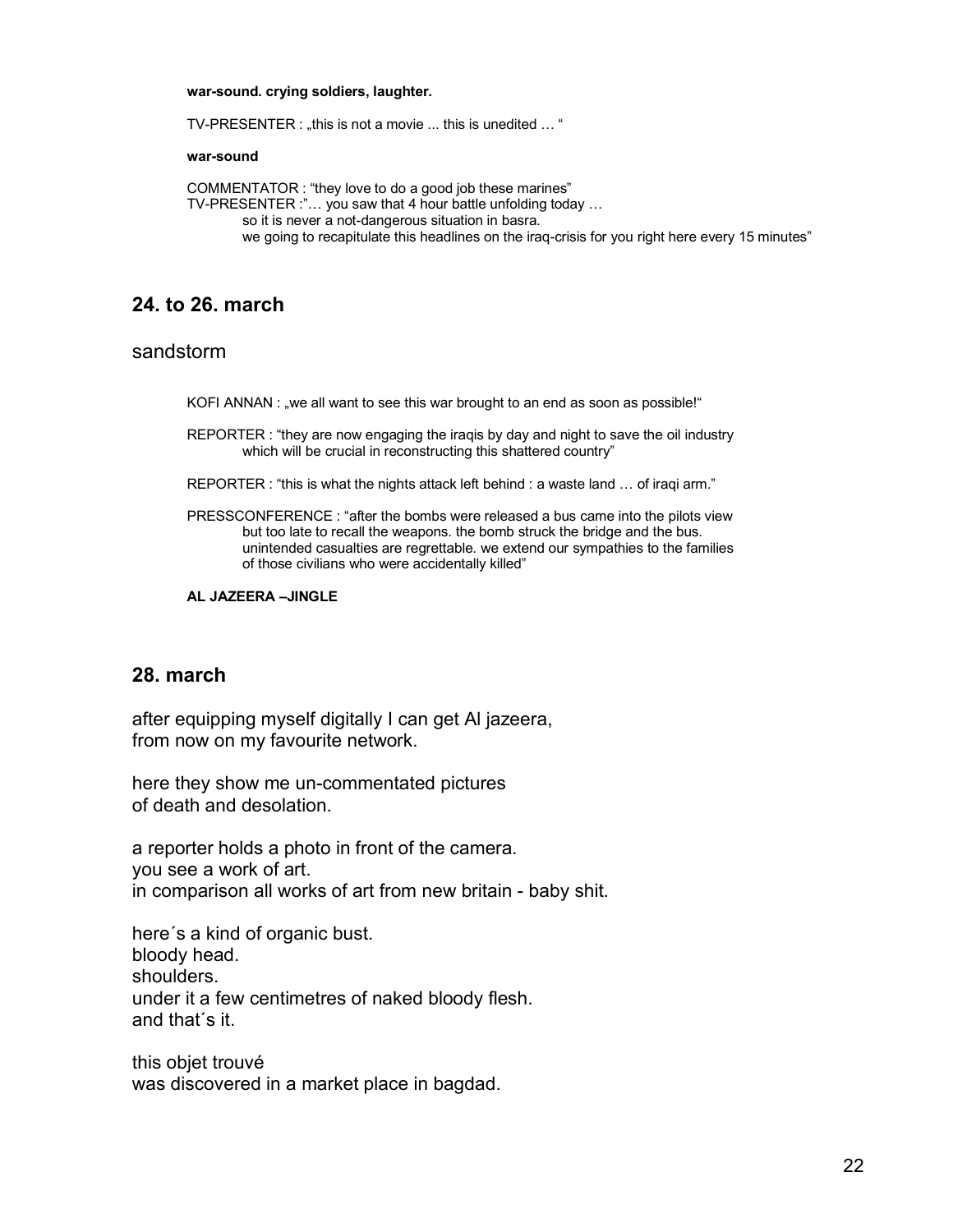you can´t reconstruct what this woman was buying at the time. they didn´t find any arms. or hands.

> PRESSCONFERENCE / GENERAL VINCENT BROOKS : "we have examined our flights, our weaponsystems that were used in the period time associated with the explosion in the market and there is absolutly nothing that joins that to coalition action!"

the americans declare : "it wasn´t us!" the brits say: "market place? us? no never!!"

> BUSH : "and we will do anything we can as I mentioned and I mean this to protect innocent life!"

nobody wants the copyright on this *oeuvre*.

AN IRAQI: "bush is the killer!! REPORTER : "michael sullivan sky news!" AN IRAQI : "killer president in the history of america he´ s a shame for america"

SADDAM HUSSEIN "so kill them you are like my father and my mother are sacrified for you dear hero people kill your enemy precisely and accurately"

the camera shows a girl. she´s trying to smile. the girl has only one leg and phantom pain.

a little king reclines in a comfortable armchair. his crown is a thick white plaster. the little king has no hands on his arms. only white bandaged stumps.

at his feet a girl missing her lower jaw. nearby a kid with tubes in his nose. when they remove his blanket you can see: he has no legs.

messrs. bush & blair I don´t care if these pictures are faked. or if they were taken before the war with people volunteering to be slaughtered and maimed just for this purpose.

I don´t care if you admit these were your rockets or not. in any case these are pictures of those killed by the air raid on the Bagdad quarter of Ash-Sha´ab.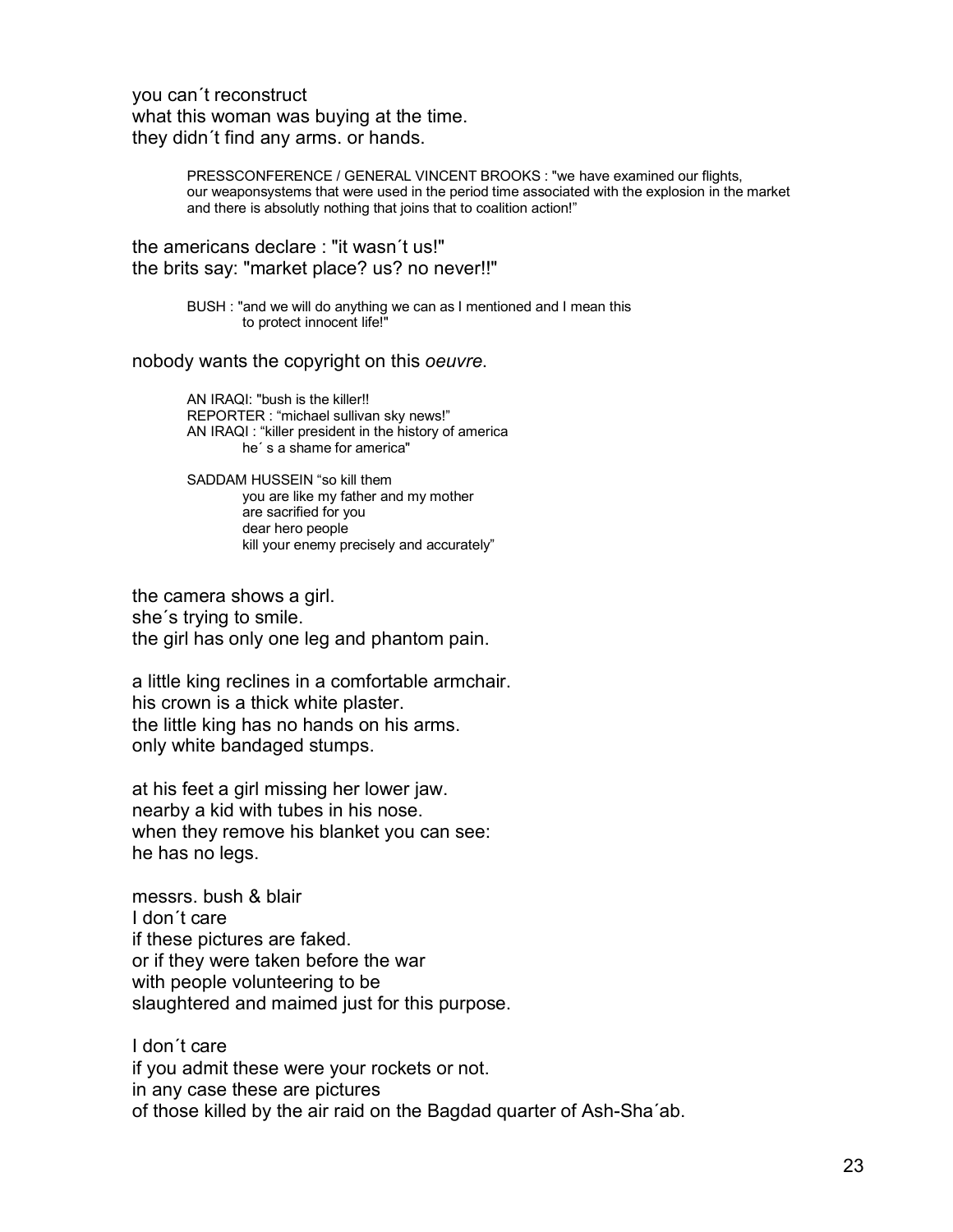#### **vocal music**

burnt cooked flesh severed throats screaming for water human beings destroyed down to their last nerve endings from the detonations from dust from smoke in the air moving targets shadows

BLAIR : "his thugs prepared to kill their own people …"

### mr blair has also seen these pictures

BLAIR : "his thugs prepared to kill their own people …"

so he overreacts

BLAIR: " … the parading of prisoners of war; and now, the release of those pictures of executed British soldiers!"

the widow contradicted mr blair´s lie immediately and in no uncertain terms. she said: " the war ministry told me my husband was a victim of friendly fire!"

but mr blair has nothing but a grin for this widow, a grin which has provoked the most amazing fantasies in me since the beginning of the war.

**music**

I imagine him tied to a dentist´s chair. I lean over him, and pull a canine out of his jaw with rusty pliers.

then I change instruments. I smash his grin with a crowbar.

what about bush? just listen to him. he savours every word.

> "BUSH: You heard the Prime Minister eloquently talk about the loss of British life. They were murdered, unarmed soldiers executed. I mean, that's a war crime. But, you know, I'm not surprised. This man, Saddam Hussein, has tortured and brutalized his people for a long, long time.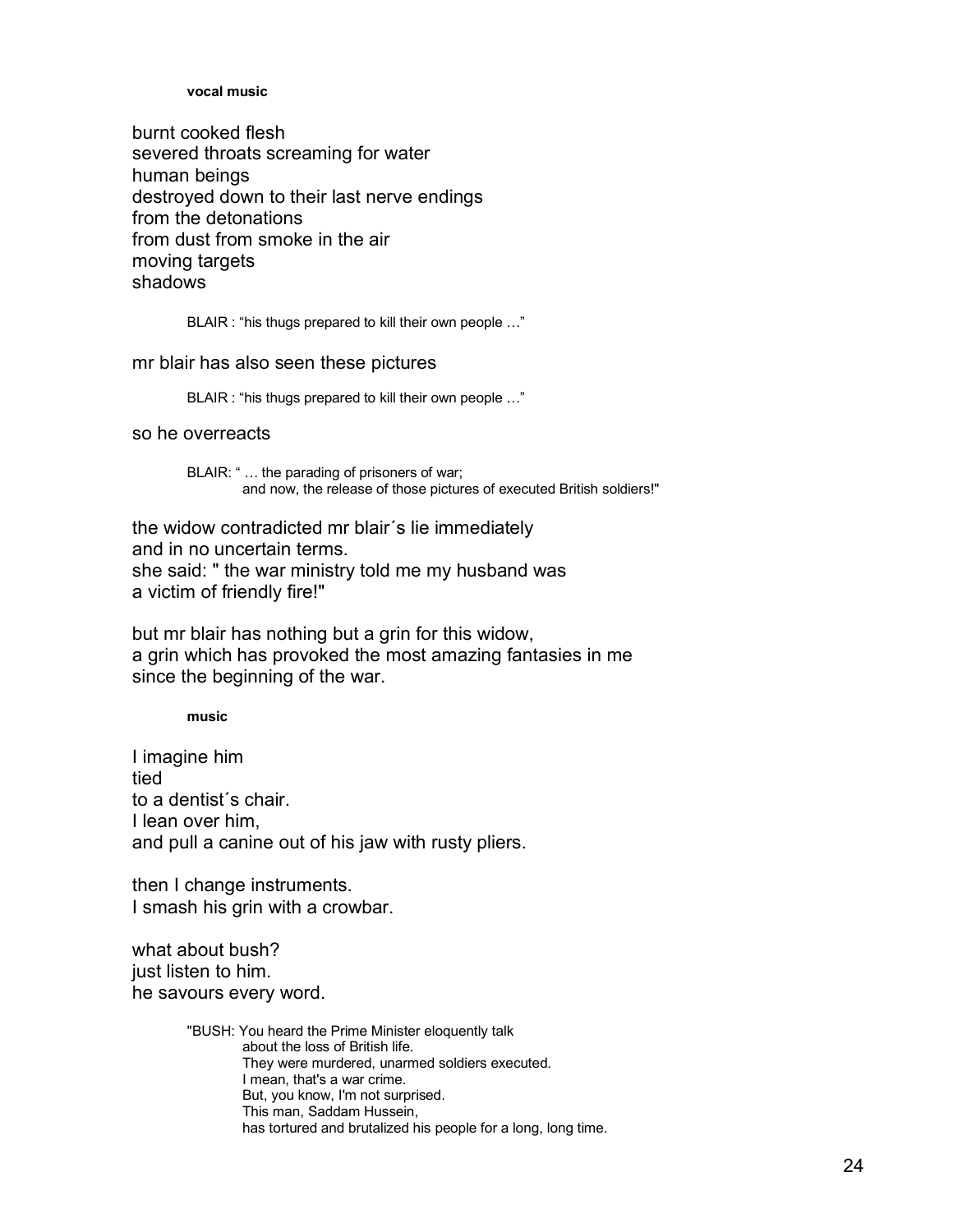We had reports the other day of a dissident who had his tongue cut out. His sons are brutal, brutal people. They're barbaric in nature."

# **30. march**

TV-PRESENTER : " ... francis: dramatic stuff yesterday, dramatic stuff ..."

BUSH : "the war goes on, and we are winning!"

# **31. march**

a man comes into a room. it isn´t really a room. it was once a room. now it´s a bombsite. people standing around. a cameraman. the guy holding the spotlights. another the microphone. a couple of men. wailing women with black kerchiefs.

on the ground under a blanket lies a small human form.

the man - an iraqi with gray hair and beard. he´s screaming. desperate. he refuses to believe this is his son lying in front of him a smashed-in bullet-riddled corpse gathered up in a blanket. he refuses to believe that his child is "just dirt in the ground" as tom waits sings. he refuses to admit that these bodily remains will soon be placed in a coffin and taken away.

after receiving a sedative injection - a mixture of extasy and existential speechlessness the man stands there while the drugs work through his brain, catapaulting him into another sphere of reality: into the world of angels, garish colours, music.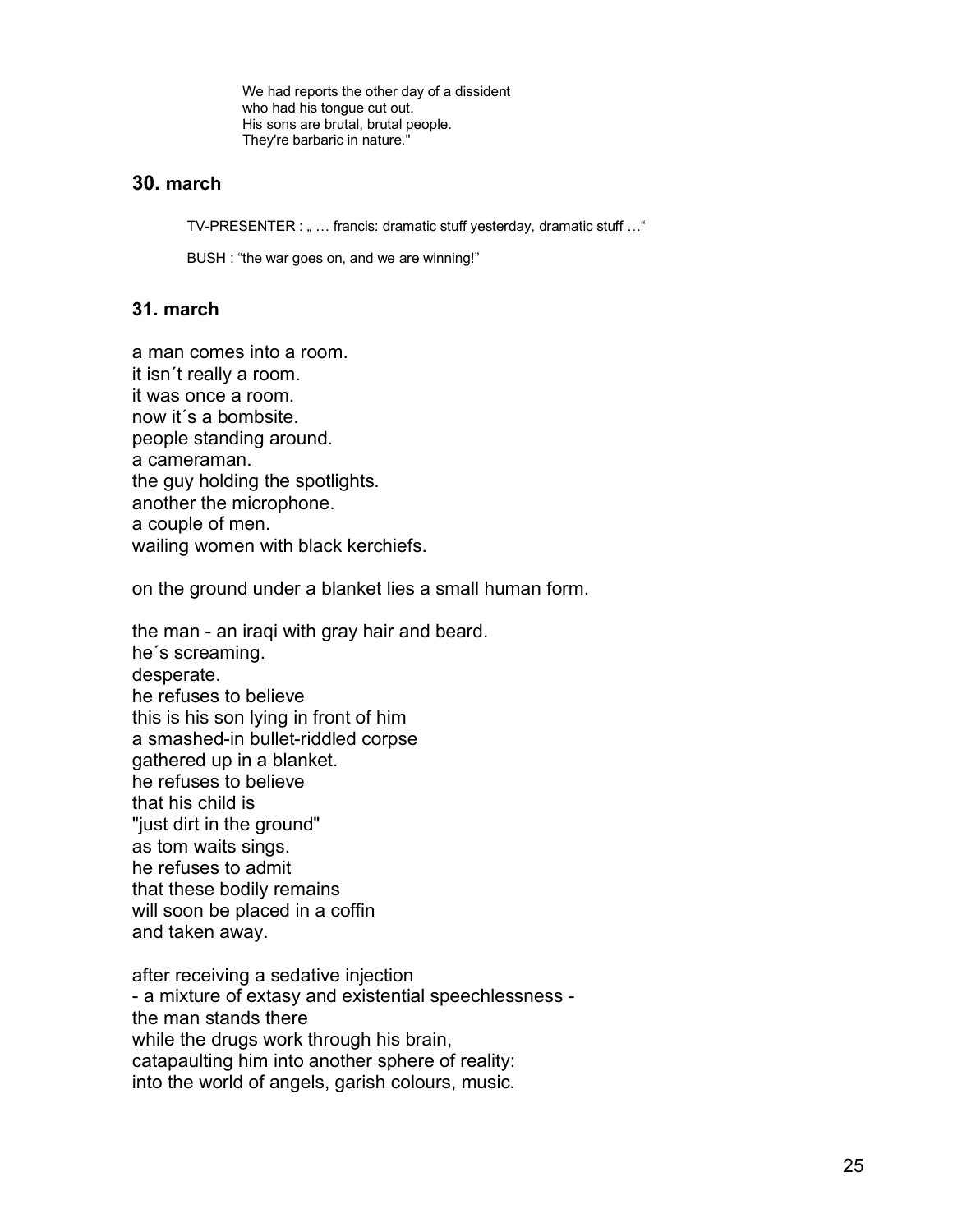and he says: "take it away. get rid of it! I want to lie down here for awhile!"

**sound**

he falls asleep. in his dream he holds a bouquet of roses in his hand. he marches in the direction of the invading troops. he hands them the bouquet.

and the dynamite belt which he has brought as a second offering sends him and four or five american soldiers into a state of rapture. an exalted dance in the disco known as "desert shadow".

and for this act -

as is announced by the great propaganda machine he will be given two posthumous medals by mr saddam hussein himself

and with this act he creates the justification for soldiers shooting at unarmed civilians.

MODERATOR : "today in an najaf : a tragedy ...

**shots**

SOLDAT : "stay back! back off!" REPORTERIN : "this afternoon soldiers fired in the passenger cabin, then discovered 13 iraqi women and children inside. 7 were dead, 2 were injured, 4 others unharmed!"

### **03. april**

camp david. diplomatic dancing.

just fabulous, messrs bush & blair. how they manage to put on their humanity masks and go before the cameras of the propaganda networks. bush as lay preacher. blair as hospital nurse.

> REPORTER : "a familiy of farmers has just been brought in. the doctors couldn´t say wether the father was survive his severe wounds caused by shrapnels …"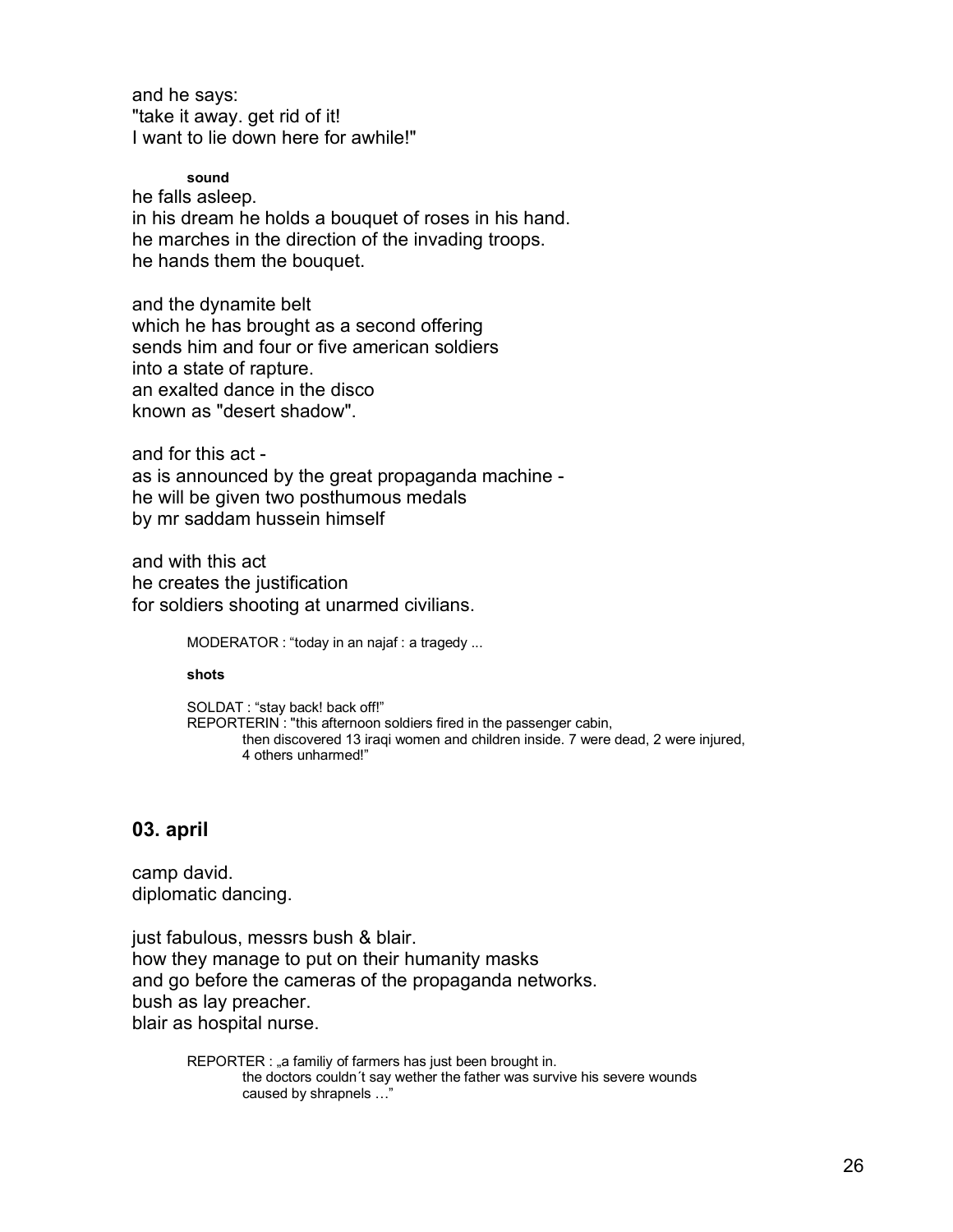REPORTER : "his daughter was allready dead."

starting with the liver, followed by a market place. legs. eyes. a maternity ward.

> REPORTER : "his son was still in a critical condition fighting for his young life. an the bed beside him his mother was fighting back her tears"

#### **vocal music**

REPORTER : "US marines in iraq burrying the body of a 6 year old boy his head facing mekka according to moslem tradition"

AN ARAB cries

### and now on to the front.

war sounds.

- MOHAMMAD AL SAHAF : "they are stupid! and they will never succeed! they are cirminals. and they are killers!"
- REPORTER : "once again this fight has been taken into the heart of bagdad. we are not on the outskirts not ion greater bagdad this is it. this is bagdad, this is what these guys came here for."

### **08. april 2003**

another surgical strike.

**vocal music**

while the other networks react by being either highly impressed or horrified by the four bunker-penetrating american precision bombs dropped on a block of flats in the al mansur quarterbombs which transform a tall building into a crater - CNN broadcasts pictures of a huge food distribution action.

> PRESSCONFERENCE / RUMSFELD : QUESTION: "why do you think saddam hussein has not used chemical or biological weapons "

RUMSFELD: "don´t know!"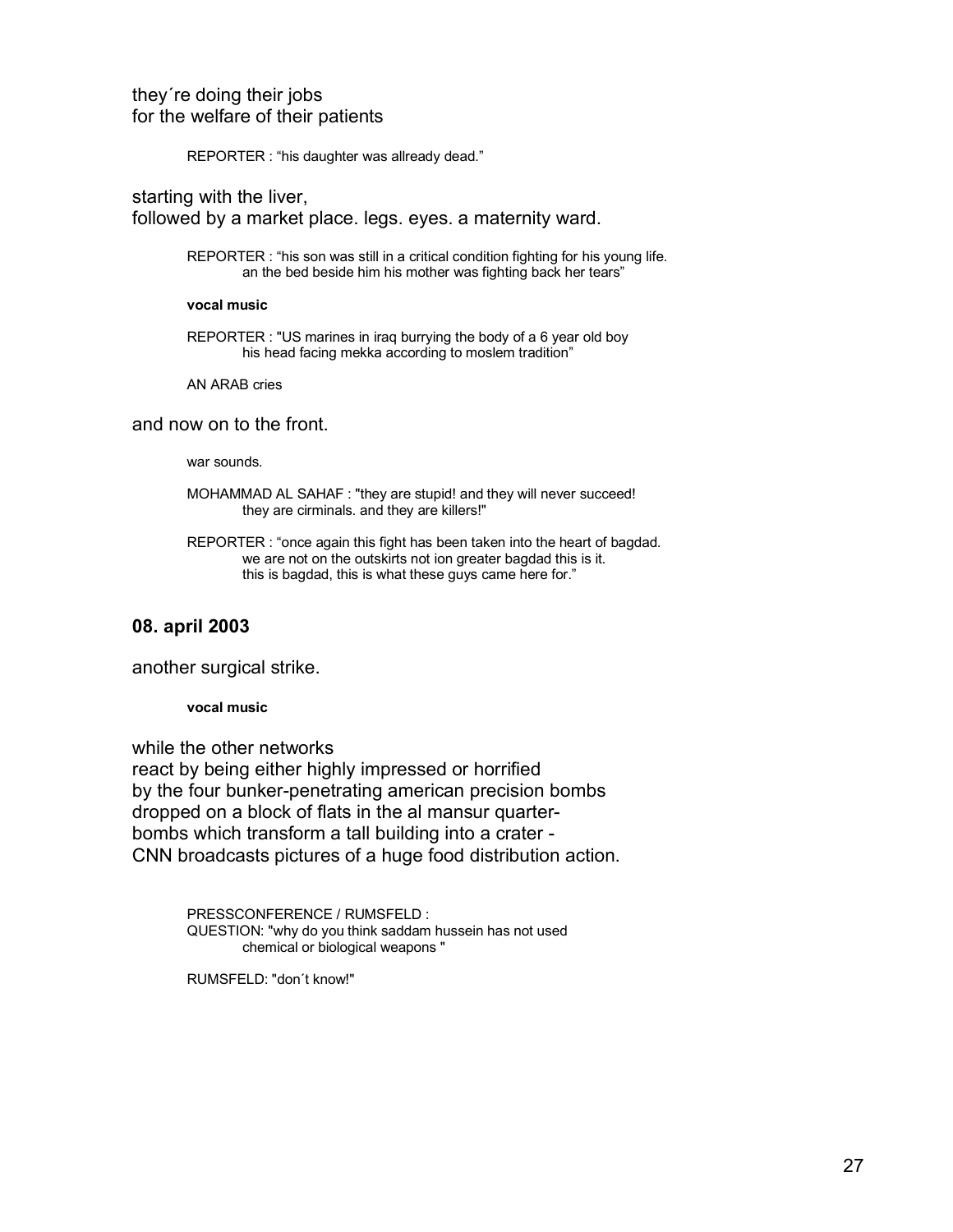# **09. april**

it´s plunder day. day of execution for a statue of saddam. according to the propaganda-machine.

BUSH : "one thing is certain : saddam hussein is no longer in power!"

**applause**

an iraqi gentleman rides the head of the statue through the streets.

but not one single picture for me.

finally one image attracts my attention. a man with a dying child in his arms storms into a hospital. panic. he screams. he tries to get the doctors to attend to his child. but the doctors are busy with other dying patients. he has to go wait at the back of the queue.

# **10. april**

since yesterday nothing but the pulling down of the statue.

as well as so they tell me - : a feverish hunt for the dictator.

the champion of freedom & his tonys have worked well in the interest of big business

and also of my pleasure.

but I have the feeling it´s all over. from now on : normal everyday life. pillaging. victory celebrations.

I won´t get any more corpses or people dying of thirst.

POPE: "al termine di questa ...... celebrazione je vous salut chèrs pèlerins francaises "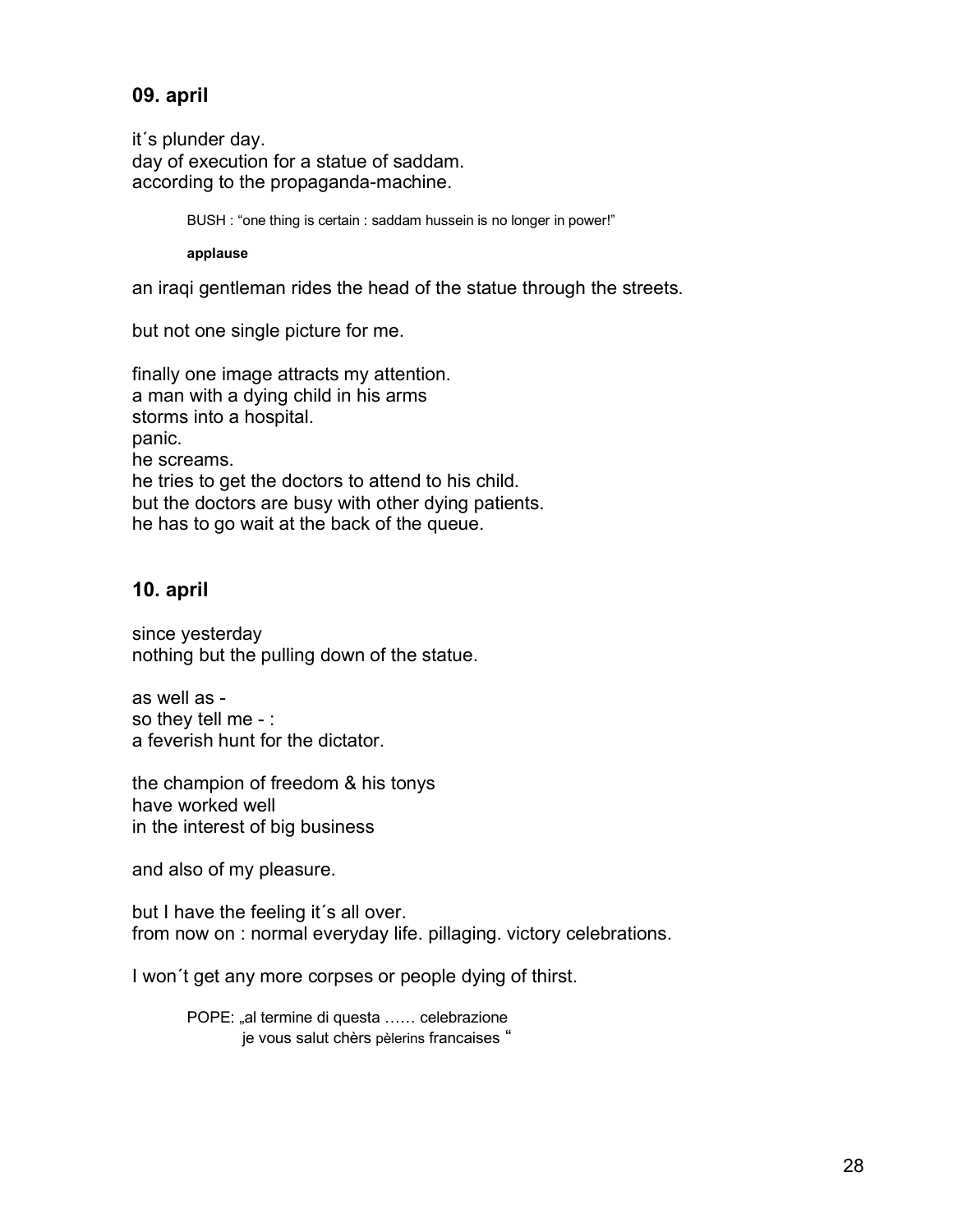# **11. april**

today I´m closing my rear-*windows* which look out onto the war theatre.

the last thing I see is a hospital.

a kid with both arms amputated. victim of a brutal regime.

RUMSFELD : "It was a brutal regime"

this regime seems to have cut off his arms single-handedly.

his name is ali abbas.

COMMENTATOR : "wars provoke 3 or 4 images you never forget in my experience. and I think ali will always be a symbol for what this war in the end came to represent."

pulled out of rubble and pain dragged before the cameras finally placed on my richly-laid gourmet table served up in a multi-course meal and listed as a sweet on the menu – under specialitès de la maison

a bomb destroys a block of flats. a family is wiped out. a 12-year old boy is saved brought back to life -

both arms are amputated in a bagdad hospital where there are neither painkillers nor anaesthetics his skin is 60 percent burnt but: his life must be saved!

this boy will become the icon of the war!

an image which our hunger for great tragedy can sink its teeth into like a killer mongrel

the cameraman visiting him in the hospital says: "wave goodbye to us!" and little ali waves his bandaged white stump.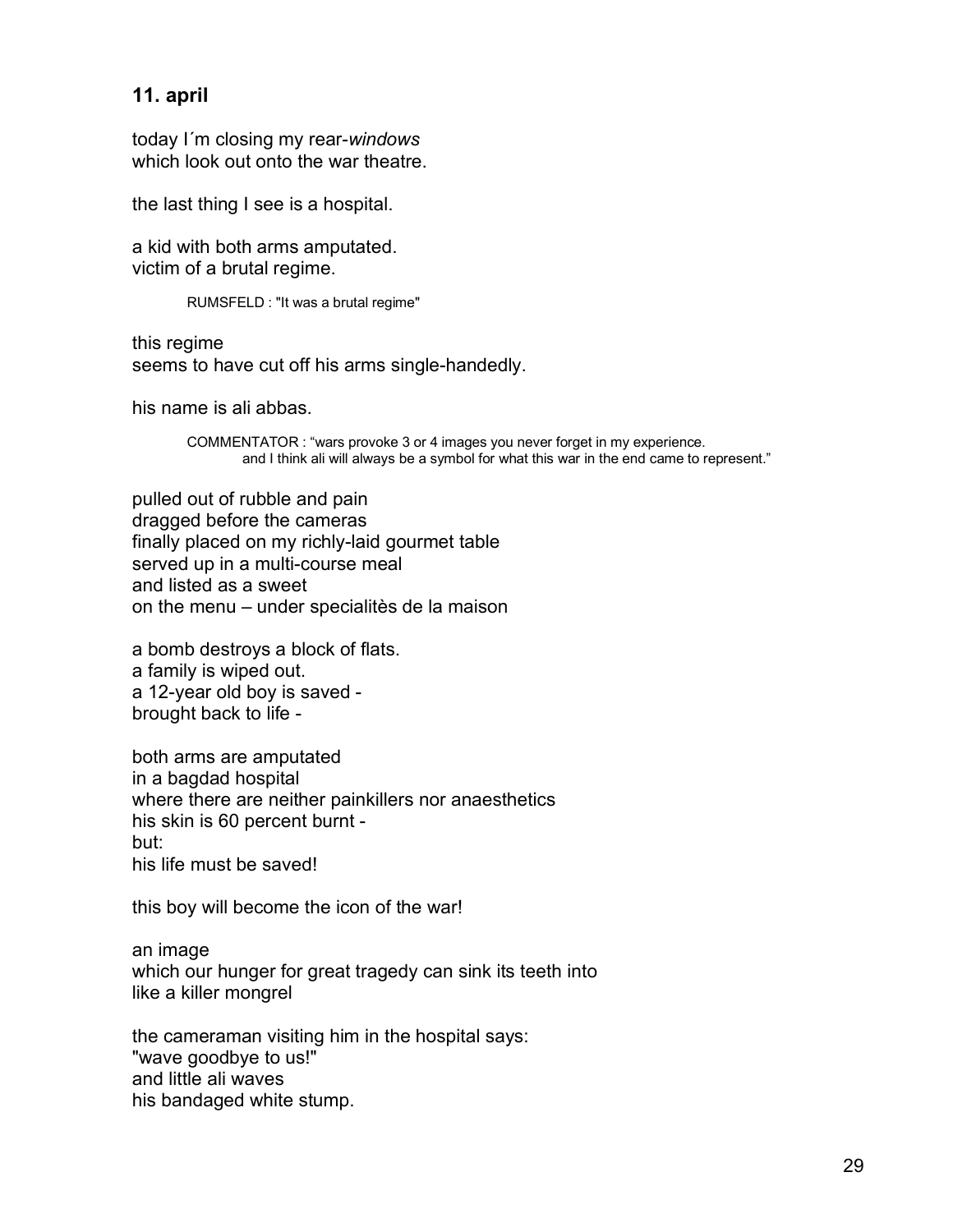### he tries a little smile with his lips

and fails.

BUSH: "And to the children who miss your Mom or Dad so much today, you need to know, they love you, and that love will always be with you. They were proud of you. And you can be proud of them for the rest of your life!"

ali escaped with his life.

I imagine him travelling to florida working as a ... "let's-feel-sorry-for-him-slave" in one of those well-fed average american familiesallowed to contribute to their good conscience ...

until my interest in him is brutally reduced because other showplaces and other images are even more thrilling ...

nonetheless I´m toying with lascivious thoughts about that body, that torso.

how will he piss? with which hand will he shoo flies away? with which hand will he jerk himself off? with which finger will he touch a woman? with which hand will he wipe away his own kid´s tears? hold a weapon to his temple? with which finger will he pull the trigger?

in my daydreams I imagine him crawling around on the floor. I see him on a skateboard. watch him desperately trying to manoeuvre himself from a side street onto the busy high street, so he can throw himself under the wheels of a passing car.

he now lies in kuwait-city under a wood and wire hospital frame like a beetle under a magnifying glass.

gregor samsa from bagdad, I salute you! I wave a quick goodbye, needing my hands to relieve my lust with to translate your state of misery directly into my joy and euphoria...